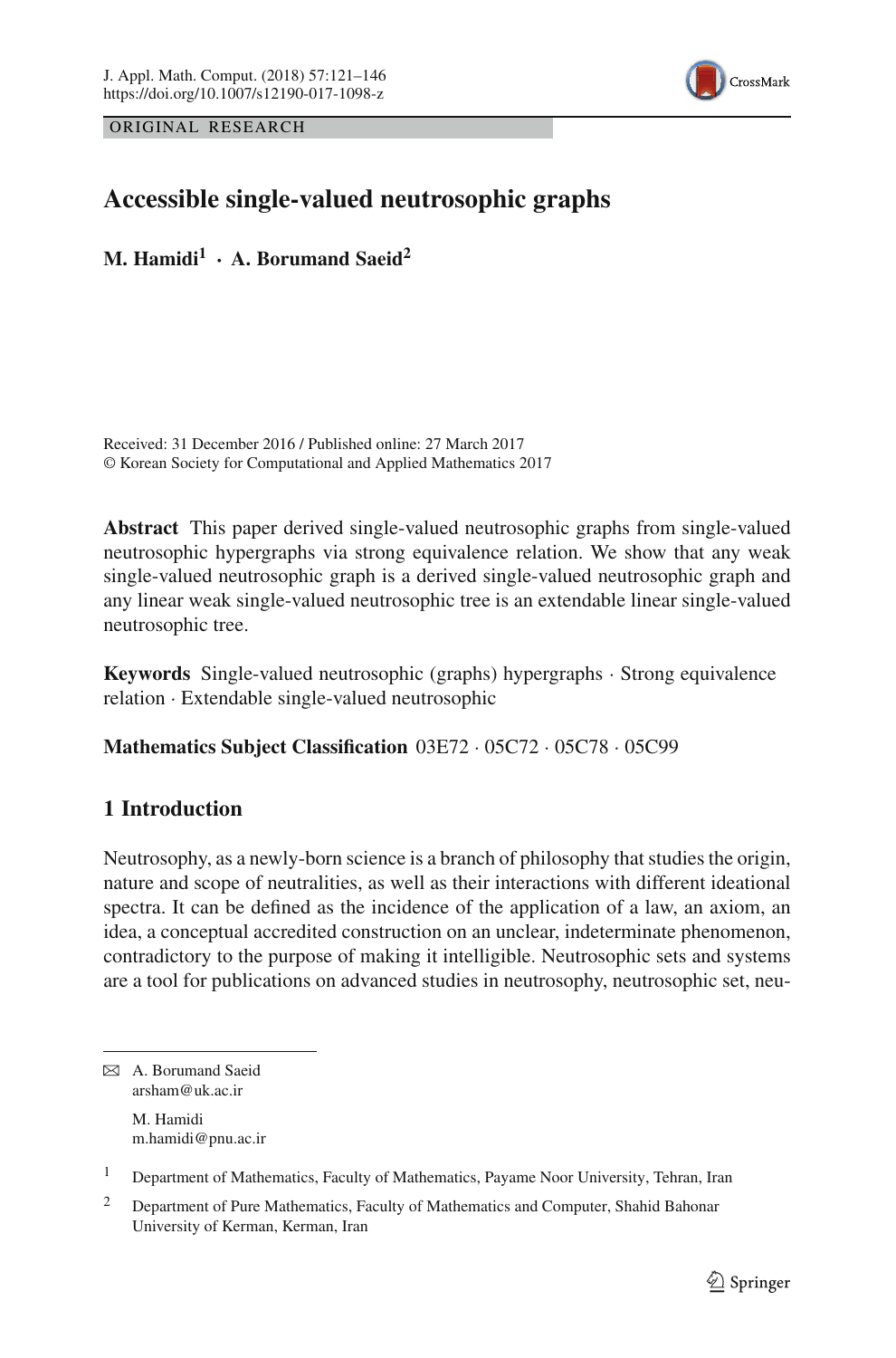trosophic logic, neutrosophic probability, neutrosophic statistics that started in 1995 and their applications in any field, such as the neutrosophic structures developed in algebra, geometry, topology, etc.

Neutrosophic set and neutrosophic logic are generalizations of the fuzzy set and respectively fuzzy logic (especially of intuitionistic fuzzy set and respectively intuitionistic fuzzy logic). In neutrosophic logic a proposition has a degree of truth (*T* ), a degree of indeterminacy  $(I)$  and a degree of falsity  $(F)$ , where  $T$ ,  $I$ ,  $F$  are standard or non-standard subsets of  $]$ <sup>-0</sup>,  $1$ <sup>+</sup>[.

Most of the problems in engineering, medical science, economics, environments etc. have various uncertainties. In 1995, Smarandache talked for the first time about neutrosophy and in 1999 and 2005 [\[11](#page-25-0)[,14](#page-25-1)] he initiated the theory of neutrosophic set as a new mathematical tool for handling problems involving imprecise, indeterminacy, and inconsistent data. Alkhazaleh et al. generalized the concept of fuzzy soft set to neutrosophic soft set and they gave some applications of this concept in decision making and medical diagnosis [\[4](#page-25-2)].

A graph is a convenient way of representing information involving relationship between objects. The objects are represented by vertices and the relations by edges. When there is vagueness in the description of the objects or in their relationships or in both, normally that we need to design a fuzzy graph model. The extension of fuzzy graph theory [\[12](#page-25-3)[,16](#page-25-4)] have been developed by several researchers including intuitionistic fuzzy graphs [\[1,](#page-25-5)[13\]](#page-25-6) considered the vertex sets and edge sets as intuitionistic fuzzy sets.

Smarandache [\[15\]](#page-25-7) have defined four main categories of neutrosophic graphs, two of which are based on literal indeterminacy (*I*), which are called; *I*-edge neutrosophic graph and *I*-vertex neutrosophic graph, these concepts are studied deeply and have gained popularity among the researchers due to their applications via real world problems [\[7](#page-25-8),[17\]](#page-25-9). The other two graphs are based on (*t*,*i*, *f* ) components and are called; The  $(t, i, f)$ -Edge neutrosophic graph and the  $(t, i, f)$ -vertex neutrosophic graph, these concepts are not developed at all. Later on, Broumi et al. [\[5](#page-25-10)] introduced a third neutrosophic graph model. This model allowed the attachment of truth-membership (*t*), indeterminacy-membership (*i*) and falsity-membership degrees ( *f* ) both to vertices and edges, and investigated some of their properties.

Fuzzy hypergraph was introduced by the Kaufmann [\[10](#page-25-11)]. Lee-kwang et al. generalized the concept of fuzzy hypergraph and redefined it to be useful for fuzzy partition of a system. Akram and Dudek [\[2](#page-25-12)] investigated some properties of intuitionistic fuzzy hypergraph and gave applications of intuitionistic fuzzy hypergraph.

Akram et al. [\[3\]](#page-25-13) are defined the concepts of single-valued neutrosophic hypergraph, line graph of single-valued neutrosophic hypergraph, dual single-valued neutrosophic hypergraph and transversal single-valued neutrosophic hypergraph.

Regarding these points, the aim of this paper is to generalize the notion of singlevalued neutrosophic graphs by considering the notion of strong equivalence relation and to define the concept of extendable single-valued neutrosophic graphs. It is a normal question about the relationships between extendable single-valued neutrosophic graphs and extendable single-valued neutrosophic hypergraphs. From here comes the main motivation for this and in this regard, we have considered the quotient of single-valued neutrosophic hypergraphs via equivalence relations. Also, we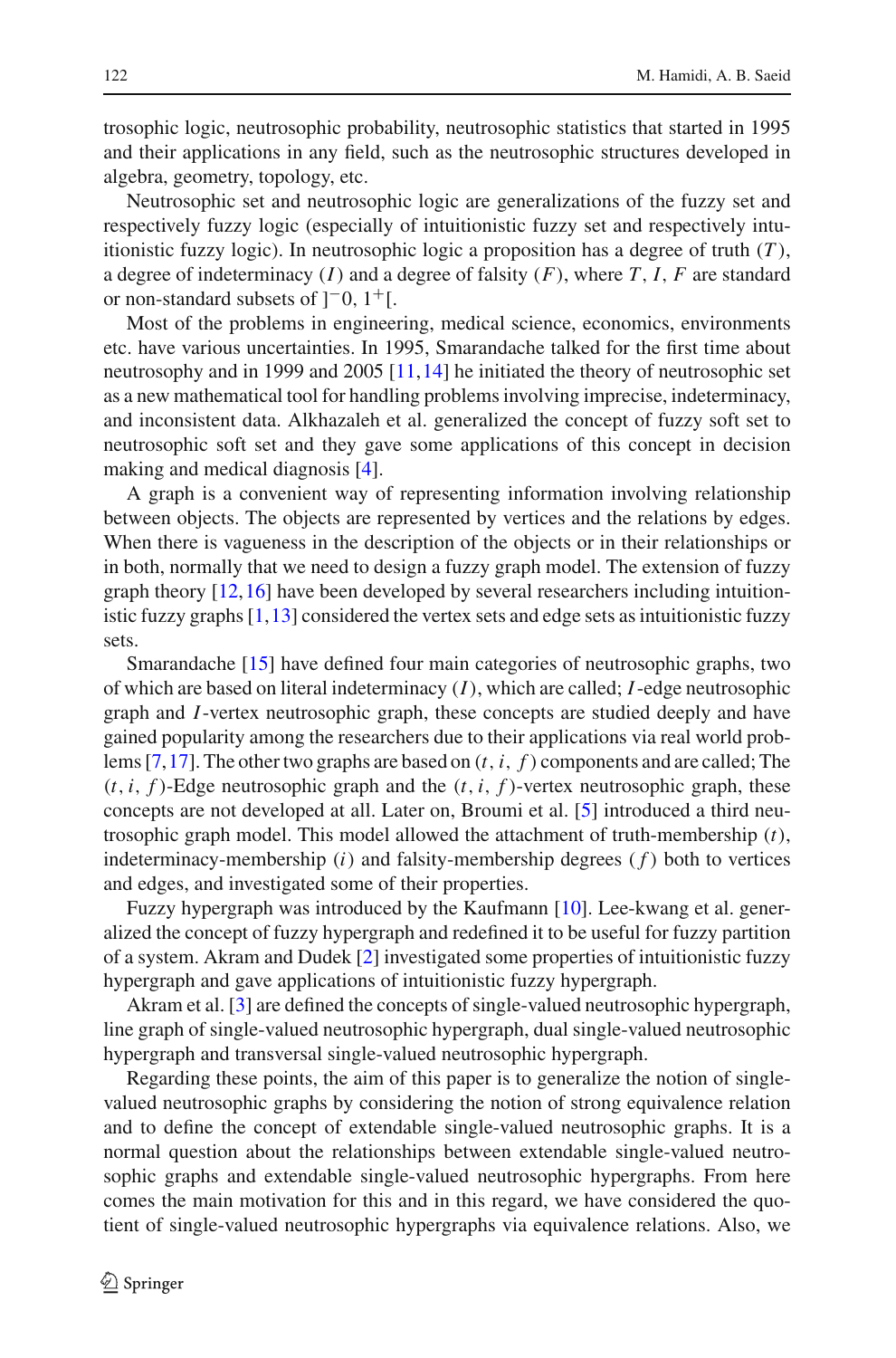want to establish the relationship between  $(\alpha, \beta, \gamma)$ -level single-valued neutrosophic graphs and  $(\alpha, \beta, \gamma)$ -level single-valued neutrosophic hypergraphs. Moreover, by using strong equivalence relation, we have defined a well-defined operation on singlevalued neutrosophic hypergraphs that the quotient of any single-valued neutrosophic hypergraphs via this relation is a single-valued neutrosophic graph.

We use single-valued neutrosophic hypergraphs to represent of the complex systems as networks, social, biological, ecological and technological systems where the use of complex networks gives very limited to information about the structure of the system. By introducing the concept of the complex hyper-network, the use of complex hypernetworks appears to be a necessary for exploring these systems and representation their relationships. We have introduced several valuable measures as truth-membership, indeterminacy and falsity-membership values for studying complex hyper-networks, such as node and hypergraph centralities as well as clustering coefficients for both the hyper-networks and the networks.

#### **2 Preliminaries**

In this section, we recall some definitions and results that are indispensable to our research paper.

**Definition 2.1** [\[6](#page-25-14)] Let  $G = \{x_1, x_2, \ldots, x_n\}$  be a finite set. A hypergraph on *G* is a family  $H = (G, {E_i}_{i=1}^m)$  of subsets of *G* such that

- (i) for all  $1 \leq i \leq m$ ,  $E_i \neq \emptyset$ ;
- (ii)  $\vert \ \vert$ *m i*=1  $E_i = G$ .

A *simple hypergraph* (*Sperner family*) is a hypergraph  $H = (G, \{E_i\}_{i=1}^m)$  such that

(iii)  $E_i \subset E_j \Longrightarrow i = j$ .

The elements  $x_1, x_2, \ldots, x_n$  of *G* are called *vertices*, and the sets  $E_1, E_2, \ldots, E_m$ are the *edges* (hyperedges) of the hypergraph. For any  $1 \leq k \leq m$  if  $|E_k| \geq 2$ , then  $E_k$  is represented by a solid line surrounding its vertices, if  $|E_k| = 1$  by a cycle on the element (loop). If for all  $1 \le k \le m |E_k| = 2$ , the hypergraph becomes an ordinary (undirected) graph.

**Definition 2.2** [\[8](#page-25-15)] Let  $(G, {E_x}_{x \in G})$  be a hypergraph, where for any  $x \in G, E_x$  is one of hyperedges such that  $x \in E_x$ . Then a binary relation  $\rho$  on G is defined as follows: for every integer  $n \geq 1$ ,  $\rho_n$  is defined as follows:

$$
x\rho_n y \iff |E_x^m| = |E_y^m|
$$
, where  $|E_x^m| = \min\{|E_t|; x \in E_t\}$  or  $|E_x^m| \le |E_x|$ 

and  $n = \min\{deg(x), deg(y)\}.$ 

Obviously the relation  $\rho = \bigcup_{n \geq 1} \rho_n$  is an equivalence relation on *G*. We denote the set of all equivalence classes of  $\overline{\rho}$  by  $G/\rho$ . Hence  $G/\rho = {\rho(x) | x \in G}$ .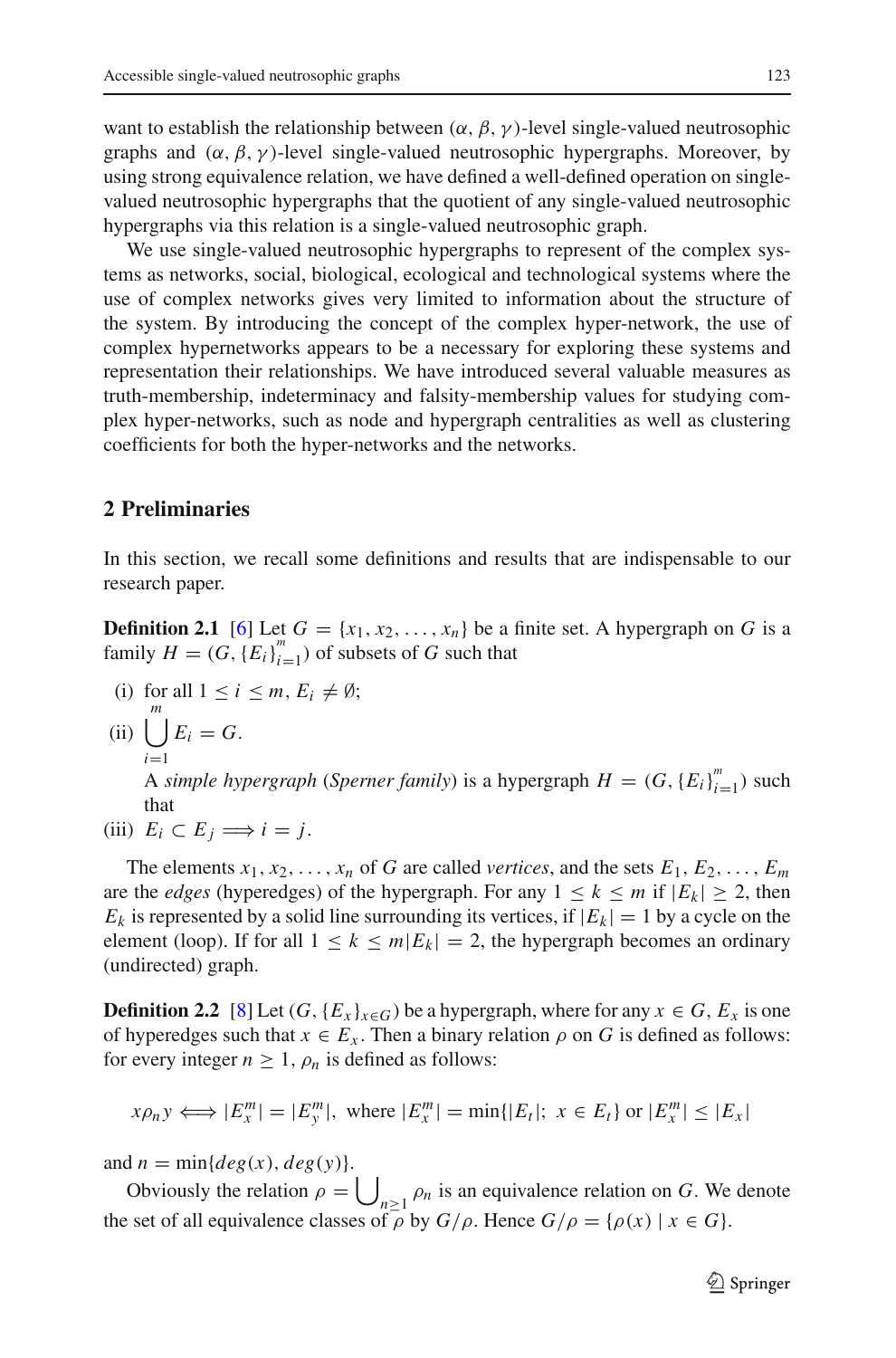**Theorem 2.3** *[\[8](#page-25-15)] Let* (*G*, { $E_x$ } $_{x \in G}$ ) *be a hypergraph. Then there exists an operation* ∗ *on G*/ρ *such that* (*G*/ρ , ∗) *is a graph.*

**Definition 2.4** [\[8](#page-25-15)] Let  $H = (G, \{E_x\}_{x \in G})$  be a hypergraph. Then *H* is called a complete hypergraph, if for any  $x, y \in G$  there exits a hyperedge *E* such that  $\{x, y\} \subseteq E$ and a complete hypergraph with *n* elements is shown by  $K_n^*$ . Let  $H = (G, \{E_i\}_{i=1}^{n+1})$ be a complete hypergraph.

- (i) *H* is called a joint complete hypergraph, if for any  $1 \le i \le n$ ,  $|E_i| = i$ ,  $E_i \subseteq E_{i+1}$ and  $|E_{n+1}| = n$ ;
- (ii) *H* is called a discrete complete hypergraph, if for any  $1 \leq i \neq j \leq n$ ,  $|E_i|$  $|E_i|, E_i ∩ E_j = ∅$  and  $|E_{n+1}| = n;$

**Definition 2.5** [\[18](#page-25-16)] Let *X* be a set. A single-valued neutrosophic set *A* in *X* (SVN-SA) is a function  $A : X \rightarrow [0, 1] \times [0, 1] \times [0, 1]$  with the form  $A = \{(x, T_A(x), I_A(x), F_A(x)) \mid x \in X\}$  where the functions  $T_A$ ,  $I_A$ ,  $F_A$  define respectively the truth-membership function, an indeterminacy-membership function, and a falsity-membership function of the element  $x \in X$  to the set A such that  $0 \leq T_A(x) + I_A(x) + F_A(x) \leq 3$ . Moreover,  $Supp(A) = \{x \mid T_A(x) \neq 0, I_A(x) \neq 0\}$  $0, F_A(x) \neq 0$  is a crisp set.

**Definition 2.6** [\[5](#page-25-10)] A single-valued neutrosophic graph (SVN-G) is defined to be a form  $G = (V, E, A, B)$  where

- (i)  $V = \{v_1, v_2, \ldots, v_n\}, T_A, I_A, F_A : V \longrightarrow [0, 1]$  denote the degree of membership, degree of indeterminacy and non-membership of the element  $v_i \in V$ ; respectively, and for every  $1 \le i \le n$ , we have  $0 \le T_A(v_i) + I_A(v_i) + F_A(v_i) \le 3$ .
- (ii)  $E \subseteq V \times V$ ,  $T_B$ ,  $I_B$ ,  $F_B : E \longrightarrow [0, 1]$  are called degree of the truth-membership, the indeterminacy-membership and the falsity-membership of the edge  $(v_i, v_j) \in$ *E* respectively, such that for any  $1 \le i, j \le n$ , we have  $T_B(v_i, v_j) \le$  $\min\{T_A(v_i), T_A(v_j)\}, I_B(v_i, v_j) \geq \max\{I_A(v_i), I_A(v_j)\}, F_B(v_i, v_j) \geq \max\{I_A(v_j)\}$  ${F_A(v_i), F_A(v_j)}$  and  $0 \leq T_B(v_i, v_j) + I_B(v_i, v_j) + F_B(v_i, v_j) \leq 3$ . Also *A* is called the single-valued neutrosophic vertex set of *V* and *B* is called the singlevalued neutrosophic edge set of *E*.

#### **Definition 2.7** [\[3](#page-25-13)]

- (i) A single-valued neutrosophic hypergraph (SVN-HG) is defined to be a pair  $H = (V, {E_i}_{i=1}^m)$ , where  $V = {v_1, v_2, \ldots, v_n}$  is a finite set of vertices and  ${E_i = \{(v_j, T_{E_i}(v_j), I_{E_i}(v_j), F_{E_i}(v_j))\}_{i=1}^m}$  is a finite family of non-trivial neutrosophic subsets of the vertex *V* such that  $V = \bigcup_{i=1}^{m} supp(E_i)$ . Also  $\{E_i\}_{i=1}^{m}$ is called the family of single-valued neutrosophic hyperedges of *H* and *V* is the crisp vertex set of *H*.
- (ii) Let  $1 \le \alpha, \beta, \gamma \le 1$ , then  $A^{(\alpha,\beta,\gamma)} = \{x \in X \mid T_A(x) \ge \alpha, I_A(x) \ge \beta, F_A(x) \le$ γ } is called (α, β, γ )-level subset of *A*.

#### **3 (Weak) single-valued neutrosophic hypergraphs (graphs) (SVN-HG)**

In this section, we introduce concept of weak single-valued neutrosophic graph and via equivalence relations, construct quotient single-valued neutrosophic hypergraphs.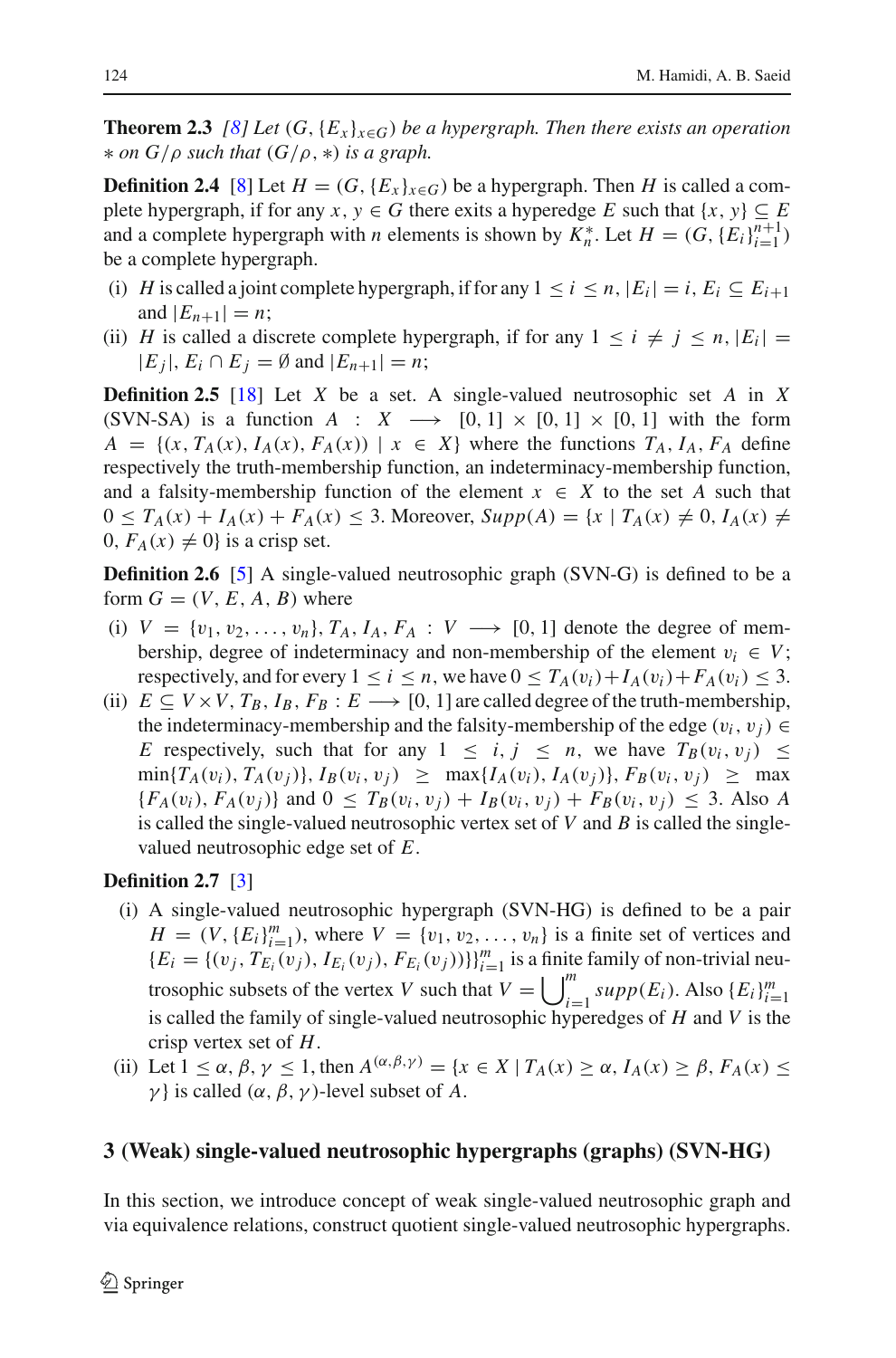Moreover, for any  $(\alpha, \beta, \gamma) \in [0, 1]^3$ , we investigate on  $(\alpha, \beta, \gamma)$ -level hypergraphs and show that any finite set can be a  $(\alpha, \beta, \gamma)$ -level (partitioned) hypergraph.

Let  $H = (G, {E_i}_{i=1}^n)$  be a hypergraph,  $1 \le i, j \le n$  and  $k \in \mathbb{N}$ . Then *H* is called a partitioned hypergraph, if  $P = \{E_1, E_2, \ldots, E_n\}$  is a partition of *G*. We will denote the set of partitioned hypergraphs with  $|\mathcal{P}| = k$  on *G* that  $|E_i| = |E_j|$ , by  $\mathcal{P}_h^{(k)}(H)$ and the set of all partitioned hypergraphs on  $H$ , by  $\mathcal{P}_h(H)$ .

<span id="page-4-0"></span>**Proposition 3.1** *Let G be a finite set and R be an equivalence relation on H. Then the following statements hold:*

*(i)*  $H = (G, \{R(x)\}_{x \in G})$  is a (partitioned) hypergraph; (*ii*)  $H = (G, E_{x,y} = \{R(x) \cup R(y)\}_{x,y \in G})$  *is a complete (hyper)graph.* 

*Proof* Since *R* is an equivalence relation on *H*, we get that  $P = \{E_x = R(x)\}_{x \in H}$  is a partition of *H* and so  $H = (G, \{R(x)\}_{x \in G})$  is a (partitioned) hypergraph. Moreover,  $\Box$  $R(x) = G$  implies that  $H = (G, E_{x,y} = \{R(x) \cup R(y)\}_{x,y \in G}$  is a complete (hyper)graph, especially whence for any  $x \in G$ ,  $|R(x)| = 1$ , then  $H = (G, E_{x,y})$  ${R(x) ∪ R(y)}_{x,y ∈ G}$  is a complete graph.  $□$ 

<span id="page-4-1"></span>**Corollary 3.2** *The following statements are hold.*

- *(i)* Let G be a set,  $|G| = n$  and  $Q = \{G/R \mid R \text{ is an equivalence relation on } G\}.$ *Then*  $|Q| = \sum_{k=1}^{n}$ 1 *k*!  $\sum^k$  $\sum_{i=0}^{k}(-1)^{i} \binom{k}{i}$ *i*  $(k - i)^n$ .
- *(ii) Any finite set can be a (partitioned) single-valued neutrosophic hypergraph.*
- *(iii) Any finite set can be a complete single-valued neutrosophic hypergraph.*

*Proof* (*i*) [\[9](#page-25-17)]. (*ii*), (*iii*) Let  $G = \{a_1, a_2, ..., a_n\}$ . By Proposition [3.1,](#page-4-0) there exists  $r \le n$  such that  $H = (G, \{E_i = R(x_i)\}_{i=1}^r)$  is a partitioned hypergraph. For any  $1 \le i \le r$ , consider  $E_i = \{(x_i, i/(10^n), (i+1)/(10^n), (i+2)/(10^n))\}$ . Since for any *n* ∈ N, 3*n* + 3 ≤ 10<sup>*n*</sup>, we obtain *H* = (*G*, {*E<sub>i</sub>* = *R*(*x<sub>i</sub>*)}<sup>*r*</sup><sub>*i*=1</sub>) which it is a partitioned single-valued neutrosophic hypergraph.

**Definition 3.3** Let  $G = (V, E, A, B)$  be a single-valued neutrosophic graph. Then  $G = (V, E, A, B)$  is called a weak single-valued neutrosophic graph, if  $supp(A)$  = *V* and for any  $v_i, v_j \in V$  have  $T_B(v_i, v_j) = \min\{T_A(v_i), T_A(v_j)\}, I_B(v_i, v_j) =$  $\max\{I_A(v_i), I_A(v_j)\}\$  and  $F_B(v_i, v_j) = \max\{F_A(v_i), F_A(v_j)\}.$ 

*Example 3.4* Let  $V = \{a_1, a_2, \ldots, a_n\}$ . Consider the complete graph  $K_n$  and define  $A: V \rightarrow [0, 1]$  by  $T_A(a_i) = 1/i$ ,  $I_A(a_i) = 1/(i + 1)$ ,  $F_A(a_i) = 1/(i + 2)$  and  $B: V \times V \rightarrow [0, 1]$  by  $T_B(a_i, a_i) = T_A(a_i) \times T_A(a_i)$ ,  $I_B(a_i, a_i) = F_B(a_i, a_i)$  $I_A(a_i) + T_A(a_i)$ . It is clear that  $(V, A, B)$  is a complete single-valued neutrosophic graph and  $supp(A) = V$ .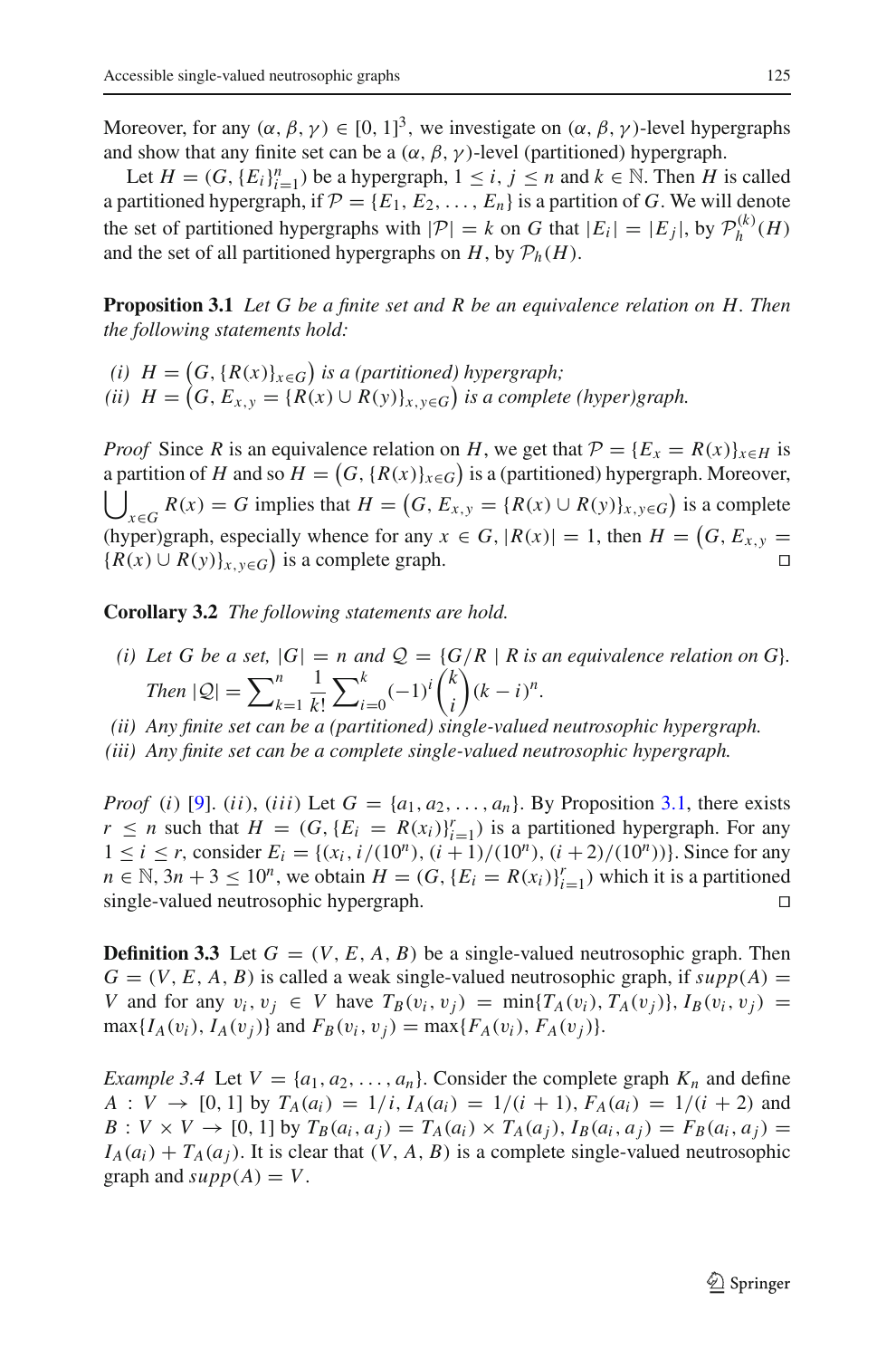**Corollary 3.5** *Any finite set can be a complete weak single-valued neutrosophic graph.*

<span id="page-5-0"></span>*Proof* It is obtained from Corollary [3.2.](#page-4-1) □

**Lemma 3.6** *Let X be a finite set and A* = { $(x, T_A(x), I_A(x), F_A(x))$  |  $x \in X$ } *be a single-valued neutrosophic set in X. If R is an equivalence relation on X, then*  $A/R = \{(R(x), T_{R(A)}(R(x)), I_{R(A)}(R(x)), F_{R(A)}(R(x)) \mid x \in X\}$  *is a single-valued neutrosophic set, where*  $T_{R(A)}(R(x)) = \bigwedge_{t \ R x} T_A(t)$ ,  $I_{R(A)}(R(x)) = \bigvee_{t \ R x} I_A(t)$ *and*  $F_{R(A)}(R(x)) = \bigvee_{t \ R x} F_A(t)$ .

*Proof* Let  $X = \{x_1, x_2, ..., x_n\}$  and  $P = \{R(x_1), R(x_2), ..., R(x_k)\}$  be a partition of *X*, where  $k \leq n$ . Since for any  $x_i \in X$ ,  $T_A(x_i) \leq 1$ ,  $I_A(x_i) \leq 1$  and  $F_A(x_i) \leq 1$ , we get that  $\bigwedge_{t \in R} T_A(t) \leq 1$ ,  $\bigvee_{t \in R} T_A(t) \leq 1$  and  $\bigvee_{t \in R} T_A(t) \leq 1$ . Hence for any  $1 \le i \le k, 0 \le \bigwedge_{t \in R} \bigwedge_{x_i} T_A(t) + \bigvee_{t \in R} \bigvee_{x_i} I_A(t) + \bigvee_{t \in R} \bigvee_{x_i} F_A(t) \le 3$  and *tRx<sub>i</sub>* **b** *tRx<sub>i</sub>* **b** *tRx<sub>i</sub>* **b** *tRx<sub>i</sub>* so  $R(A) = \{ (R(x_i), \bigwedge_{t \in R(x_i)} T_A(t), \bigvee_{t \in R(x_i)} I_A(t), \bigvee_{t \in R(x_i)} F_A(t)) \}_{i=1}^k$  is a singlevalued neutrosophic set in  $X/R$ .

<span id="page-5-1"></span>**Theorem 3.7** *Let*  $\overline{V}$  = { $v_1, v_2, ..., v_n$ } *and*  $H$  =  $(\overline{V}, \{v_j, T_{E_i}(v_j), I_{E_i}(v_j),$  $(F_{E_i}(v_j))\}_{i=1}^m$ ) *be a single-valued neutrosophic hypergraph. If R is an equivalence relation on*  $H$ , then  $H/R = (R(V), \{R(v_j), T_{R(E_i)}(R(v_j)), I_{R(E_i)}(R(v_j)),$  $F_{R(E_i)}(R(v_j))\}_{j=1}^n$  is a partitioned single-valued neutrosophic hypergraph.

*Proof* By Lemma [3.6,](#page-5-0)  $\{R(v_j), T_{R(E_i)}(R(v_j)), I_{R(E_i)}(R(v_j)), F_{R(E_i)}(R(v_j))\}_{j=1}^n$  is a finite family of single-valued neutrosophic subsets of  $\overline{V}/R$ . Since  $\overline{V} = \bigcup_{i=1}^{m} supp(E_i)$ , we get that  $\bigcup_{i=1}^m supp(R(E_i)) = R(\bigcup_{i=1}^m supp(E_i)) = R(\overline{V})$ . It follows that  $H/R = (R(\overline{V}), \{R(v_j), T_{R(E_i)}(R(v_j)), I_{R(E_i)}(R(v_j)), F_{R(E_i)}(R(v_j))\}_{j=1}^n$  is a single-valued neutrosophic hypergraph. Since *R* is an equivalence relation on  $\overline{V}$ , for any  $x \neq y \in \overline{V}$  we get that  $R(x) \cap R(y) = \emptyset$  and so it is a partitioned single-valued neutrosophic hypergraph.

*Example 3.8* Consider a joint complete single-valued neutrosophic hypergraph  $H =$  $(\overline{V}, \{E_i\}_{i=1}^n)$ , where  $\overline{V} = \{a_1, a_2, ..., a_n\}$  and for any  $1 \le i \le n, E_i =$  ${(a_i, i/10^n, (i + 1)/10^n), (i + 2)/10^n)}$ . Clearly  $R = {(a_i, a_i), (a_r, a_s) | r + s}$  $n + 1, 1 \le i \le n$  is an equivalence relation on *V* and so we obtain  $V/R =$  ${R(a_1), R(a_2), R(a_3), \ldots, R(a_{n/2)-1}), R(a_{n/2})}.$  It follows that

$$
H/R = \left( \{ R(a_1), R(a_2), R(a_3), \dots, R(a_{n/2)-1}), R(a_{n/2}) \}, \times \{ \{ R(a_i), i/10^n, (i+1)/10^n, (i+2)/10^n), (R(a_{n-i+1}), \times (n-i+1)/10^n, (n-i+2)/10^n, (n-i+3)/10^n) \}_{i=1}^{n/2} \right).
$$

Computation shows that  $H/R$  is a partitioned single-valued neutrosophic hypergraph.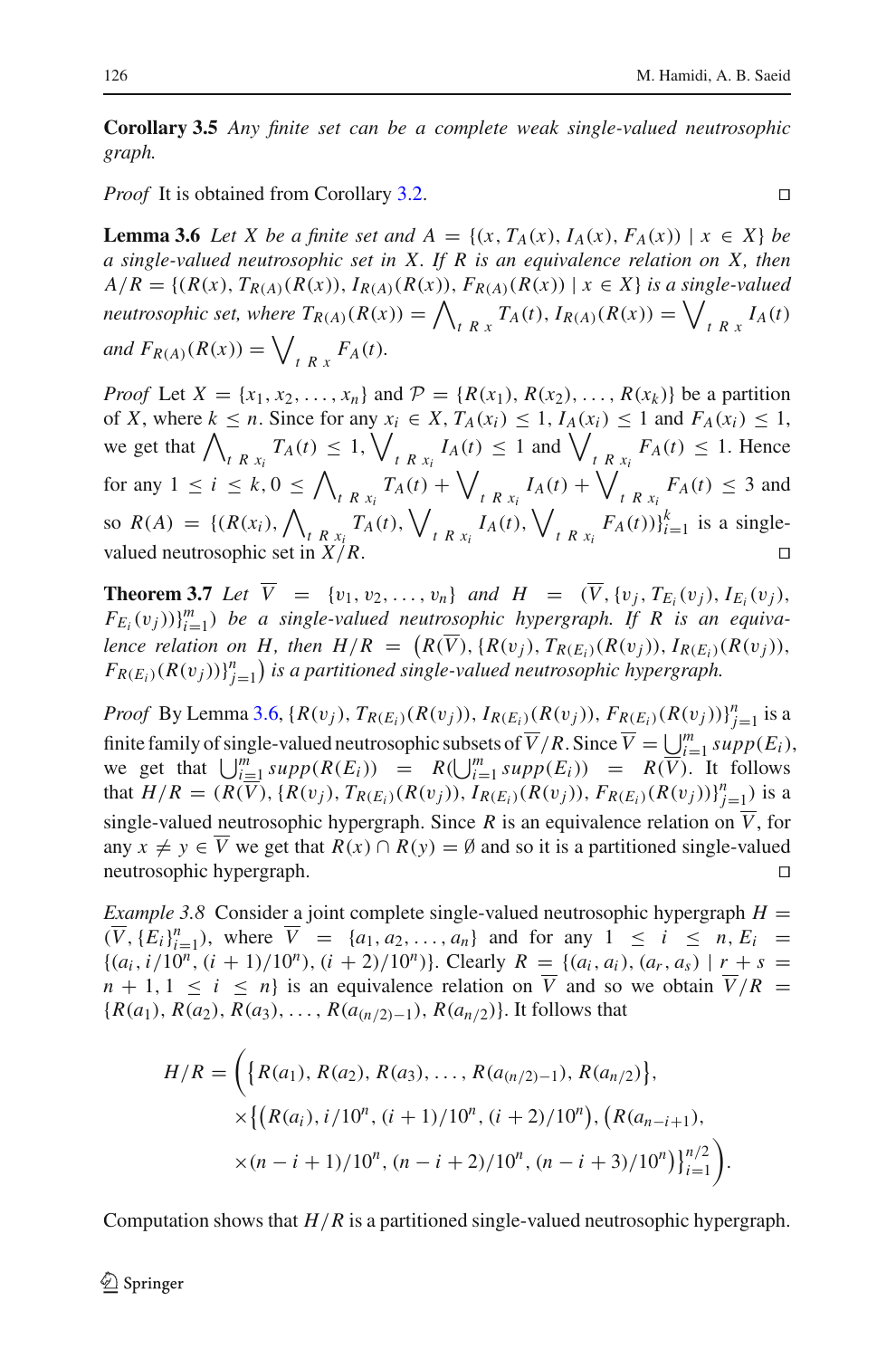**Corollary 3.9** *Let*  $V = \{v_1, v_2, ..., v_n\}$  *and*  $H = (V, \{v_j, T_{E_i}(v_j), I_{E_i}(v_j)\})$  $(F_{E_i}(v_j))_{i=1}^m$ ) *be a single-valued neutrosophic hypergraph. If R is an equivalence relation on H, then H*  $\Gamma$  *R* =  $(R(V), \{R(v_j), T_{R(E_i)}(R(v_j)), I_{R(E_i)}(R(v_j)), F_{R(E_i)}\}$  $(R(v_j))\}_{i=1}^m$  is a single-valued neutrosophic hypergraph, where

$$
T_{R(A)}(R(x)) = \bigwedge_{x \ R \ t \in E_i} T_A(t), I_{R(A)}(R(x)) = \bigvee_{x \ R \ t \in E_i} I_A(t)
$$

*and*  $F_{R(A)}(R(x)) = \bigvee_{x \ R} \sum_{t \in E_i} F_A(t)$ .

<span id="page-6-2"></span>*Example 3.10* Let  $H = (\{a, b, c, d\}, E_1, E_2)$  be a single-valued neutrosophic hyper-graph in Fig. [1,](#page-6-0) and  $R = \{(x, x), (a, c), (c, a) \mid x \in \{a, b, c, d\}\}.$ 

Clearly  $H \rvert R$  is obtained in Fig. [2a](#page-6-1) and  $H/R$  is obtained in Fig. [2b](#page-6-1).

**Corollary 3.11** *Let*  $H = (\overline{V}, \{E_i\}_{i=1}^m)$  *be a single-valued neutrosophic hypergraph and R be an equivalence relation on H. Then*

*(i) if*  $H/R = (R(\overline{V}), \{R(v_j), T_{R(E_i)}(R(v_j)), I_{R(E_i)}(R(v_j)), F_{R(E_i)}(R(v_j))\}_{j=1}^t)$ and  $H \upharpoonright R = (R(\overline{V}), \{R(v_j), T_{R(E_i)}(R(v_j)), I_{R(E_i)}(R(v_j)), F_{R(E_i)}(R(v_j))\}_{i=1}^s),$ *then*  $m \leq s \leq t$ ; *(ii)* if  $R = \overline{\bigcup}_{i=1}^{m}$  $E_i \times E_i$ , then  $H/R = H \rvert R$ .

**Definition 3.12** Let  $H = (\overline{V}, \{E_i\}_{i=1}^m)$  be a single-valued neutrosophic hypergraph,  $0 \le \alpha, \beta, \gamma \le 1$  and  $E_i^{(\alpha, \beta, \gamma)} = \{x \in \overline{V} \mid T_{E_i}(x) \ge \alpha, I_{E_i}(x) \ge \beta, F_{E_i}(x) \le 1\}$ 

 $(a, 0.1, 0.2, 0.3)$ 

<span id="page-6-0"></span>**Fig. 1** Partitioned SVN-HG



<span id="page-6-1"></span>**Fig. 2** SVN-HG 2*a* and 2*b*. **a** SVN-HG *H*  $\uparrow$  *R* **b** SVN-HG *H* / *R* 

 $(c, 0.7, 0.8, 0.9)$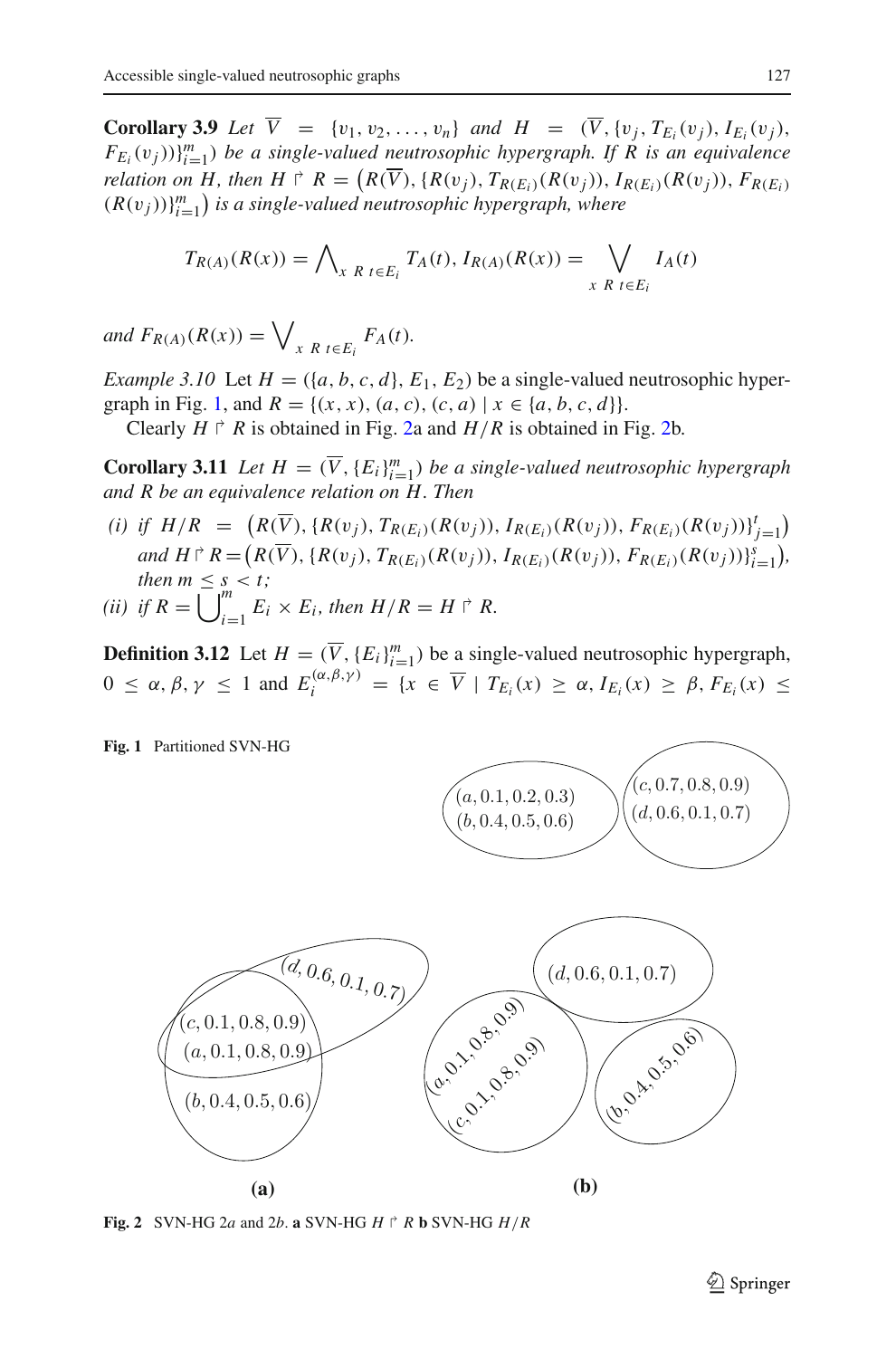$\gamma$ }, where  $1 \leq i \leq m$ . Then  $H^{(\alpha,\beta,\gamma)} = (\overline{V}^{(\alpha,\beta,\gamma)} = \bigcup_{i=1}^{m} E_i^{(\alpha,\beta,\gamma)}$ ,  $E^{(\alpha,\beta,\gamma)} = \bigcup_{i=1}^{m} E_i^{(\alpha,\beta,\gamma)}$  ${E_i^{(\alpha,\beta,\gamma)}\}_{i=1}^m$ ) is called an (a strong)  $(\alpha,\beta,\gamma)$ -level hypergraph if (for any  $1 \le i \le m$ we have,  $E_i^{(\alpha,\beta,\gamma)} \neq \emptyset$ )  $E^{(\alpha,\beta,\gamma)} \neq \emptyset$ .

**Proposition 3.13** *Let*  $H = (\overline{V}, \{E_i\}_{i=1}^m)$  *be a single-valued neutrosophic hypergraph and*  $0 < \alpha, \beta, \gamma < 1$ , If  $H^{(\alpha,\beta,\gamma)} = (V^{(\alpha,\beta,\gamma)}, E^{(\alpha,\beta,\gamma)})$  *is a*  $(\alpha, \beta, \gamma)$ *-level hypergraph, then it is a single-valued neutrosophic hypergraph.*

*Proof* Since  $H^{(\alpha,\beta,\gamma)}$  is a  $(\alpha,\beta,\gamma)$ -level hypergraph, for any  $1 \le i \le m$  we have,  $E_i^{(\alpha,\beta,\gamma)} \neq \emptyset$ , we obtain  $r \leq m$  such that for any  $1 \leq i \leq r$ ,  $E_i^{(\alpha,\beta,\gamma)} \neq \emptyset$ . Now consider  $\overline{V}^{(\alpha,\beta,\gamma)} = \bigcup_{i=1}^r E_i^{(\alpha,\beta,\gamma)}$ , where for any  $1 \le i \le r$ ,

$$
E_i^{(\alpha,\beta,\gamma)} = \{ (v_j, T_{E_i}(v_j), I_{E_i}(v_j), F_{E_i}(v_j)) \}_{i=1}^r.
$$

Hence  $H^{(\alpha,\beta,\gamma)} = (V^{(\alpha,\beta,\gamma)}, \{E_i^{(\alpha,\beta,\gamma)}\}_{i=1}^r)$  is a single-valued neutrosophic hypergraph.  $\Box$ 

**Theorem 3.14** *Let*  $H = (\overline{V}, \{E_i\}_{i=1}^m)$  *be a single-valued neutrosophic hypergraph and*  $0 \leq \alpha, \beta, \gamma \leq 1$ *. If R is an equivalence relation on H and*  $H^{(\alpha,\beta,\gamma)}$  *=* (*V*(α,β,γ ), *E*(α,β,γ )) *is a* (α, β, γ )*-level hypergraph, then*

- *(i)*  $H^{(\alpha,\beta,\gamma)}/R = (R(V^{(\alpha,\beta,\gamma)}), R(E^{(\alpha,\beta,\gamma)}))$  *is a single-valued neutrosophic hypergraph and is a* (α, β, γ )*-level hypergraph.*
- (*ii*)  $H^{(\alpha,\beta,\gamma)} \rvert R = (R(V^{(\alpha,\beta,\gamma)}), R(E^{(\alpha,\beta,\gamma)}))$  *is a single-valued neutrosophic hypergraph and is a* (α, β, γ )*-level hypergraph.*
- (*iii*)  $(H/R)^{(\alpha,\beta,\gamma)} = (R(V)^{(\alpha,\beta,\gamma)}, R(E)^{(\alpha,\beta,\gamma)})$  *is a single-valued neutrosophic hypergraph.*

*Proof* (*i*), (*ii*) Let  $\overline{V} = \{x_1, x_2, ..., x_n\}$ . Since  $E^{(\alpha, \beta, \gamma)} \neq \emptyset$ , then there exists  $1 \leq i \leq m$ , so that  $E_i^{(\alpha,\beta,\gamma)} \neq \emptyset$ . Let  $x_i \in E_i^{(\alpha,\beta,\gamma)}$ , then  $R(x_i) \in R(V^{(\alpha,\beta,\gamma)})$ and  $R(E_i^{(\alpha,\beta,\gamma)}) \neq \emptyset$  and is a hyperedge. Since *R* is an equivalence relation and  $\bigcup_{i=1}^{n} E_i^{(\alpha,\beta,\gamma)} = V^{(\alpha,\beta,\gamma)}$ , we get that  $H^{(\alpha,\beta,\gamma)}/R = (R(V^{(\alpha,\beta,\gamma)}), R(E^{(\alpha,\beta,\gamma)}))$  is a hypergraph.

<span id="page-7-0"></span>*Example 3.[1](#page-6-0)5* Consider the single-valued neutrosophic hypergraph in Fig. 1 and equivalence relation *R* in Example [3.10.](#page-6-2) Let  $\alpha = 0.1$ ,  $\beta = 0.2$  and  $\gamma = 0.8$ , then we obtain that  $E_1^{(\alpha,\beta,\gamma)} = \{a,b\}$  and  $E_2^{(\alpha,\beta,\gamma)} = \{d\}$  and so we have the hypergraph in Fig. [3.](#page-8-0) Since  $\overline{V}^{(\alpha,\beta,\gamma)} = \{a, b, d\}$ , we get that  $\overline{V}^{(\alpha,\beta,\gamma)}/R = \{ \{a, c\}, \{b\}, \{d\} \}$ and so we have the hypergraph in Fig. [4b](#page-8-1). Now, consider  $\overline{V}/R = \{ \{a, c\}, \{b\}, \{d\} \}$ , since  $(R(E_1))^{(\alpha,\beta,\gamma)} = \{\}, (R(E_2))^{(\alpha,\beta,\gamma)} = \{\}$  and  $(R(E_3))^{(\alpha,\beta,\gamma)} = \{b\}$ , we get the hypergraph  $(H/R)^{(\alpha,\beta,\gamma)} = (\overline{(V/R)}^{(\alpha,\beta,\gamma)}, \overline{(E/R)}^{(\alpha,\beta,\gamma)})$  in Fig. [4a](#page-8-1).

Example [3.15,](#page-7-0) shows that necessarily,  $(H/R)^{(\alpha,\beta,\gamma)}$  is not an  $(\alpha,\beta,\gamma)$ -level hypergraph.

**Theorem 3.16** *Let*  $H = (\overline{V}, \{E_i\}_{i=1}^m)$  *be a single-valued neutrosophic hypergraph. Then there exists*  $0 \le \alpha, \beta, \gamma \le 1$  *such that*  $H^{(\alpha,\beta,\gamma)} = H$  *and so*  $H^{(\alpha,\beta,\gamma)}/R = H/R$ .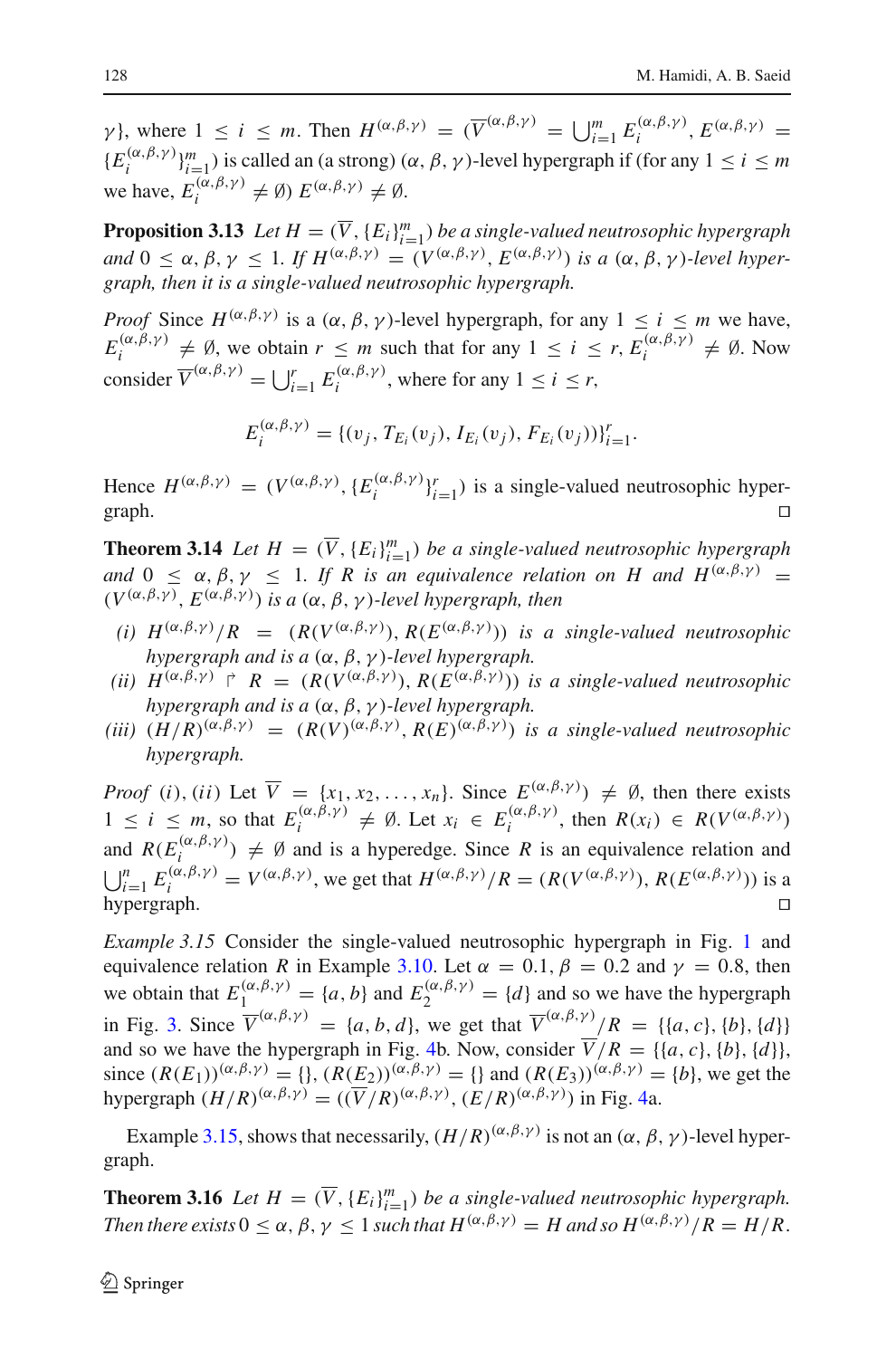<span id="page-8-0"></span>

<span id="page-8-1"></span>**Fig. 4** SVN-HG 4*a* and 4*b*. **a** SVN-HG  $(H/R)^{(\alpha,\beta,\gamma)}$  **b** SVN-HG  $H^{(\alpha,\beta,\gamma)}/R$ 

*Proof* Let  $\alpha = \bigwedge_{i=1}^{m} T_{E_i}, \beta = \bigwedge_{i=1}^{m} I_{E_i}$  and  $\gamma = \bigvee_{i=1}^{m} F_{E_i}$ . Then for any  $1 \leq i \leq n$ *i*=1 *i*=1 *i*=1 *m* and any  $x \in E_i$  we get  $T_{E_i}(x) \geq (\bigwedge_{i=1}^m T_{E_i})(x) = \alpha$ . In a similar way we obtain that  $I_{E_i}(x) \ge \beta$  and  $F_{E_i}(x) \le \gamma$ . Since for any  $1 \le i \le m$ ,  $E_i^{(\alpha,\beta,\gamma)} = E_i$ , we get that  $E^{(\alpha,\beta,\gamma)} \neq \emptyset$ ,  $\overline{V}^{(\alpha,\beta,\gamma)} = \bigcup E^{(\alpha,\beta,\gamma)} = \overline{V}$  and so  $\bigcup_{i=1}^{m}$  $\sum_{i=1}^{m} E_i^{(\alpha,\beta,\gamma)}, \{E_i^{(\alpha,\beta,\gamma)}\}_{i=1}^{m}$  $=$   $H$ .

**Corollary 3.17** *Let*  $H = (\overline{V}, \{E_i\}_{i=1}^m)$  *be a single-valued neutrosophic hypergraph. Then there exists*  $0 \le \alpha, \beta, \gamma \le 1$  *such that*  $(H/R)^{(\alpha,\beta,\gamma)} = H^{(\alpha,\beta,\gamma)}/R$ .

*Example 3.[1](#page-6-0)8* Consider the single-valued neutrosophic hypergraph in Fig. 1 and equivalence relation *R* in Example [3.10.](#page-6-2) Let  $\alpha = 0.1$ ,  $\beta = 0.1$  and  $\gamma = 0.9$ , then we obtain that  $E_1^{(\alpha,\beta,\gamma)} = \{a,b\}$  and  $E_2^{(\alpha,\beta,\gamma)} = \{c,d\}$  and so we have the hypergraph in Fig. [1.](#page-6-0)

**Corollary 3.19** *The following statements are hold:*

*(i) Any finite set can be a* (α, β, γ )*-level (partitioned) hypergraph. (ii) Any finite set can be a* (α, β, γ )*-level complete (hyper)graph.*

### **4 Extendable single-valued neutrosophic graphs**

In this section, we will define concept of derivable and extendable single-valued neutrosophic graphs and will show that any weak single-valued neutrosophic graph is a derived single-valued neutrosophic graph.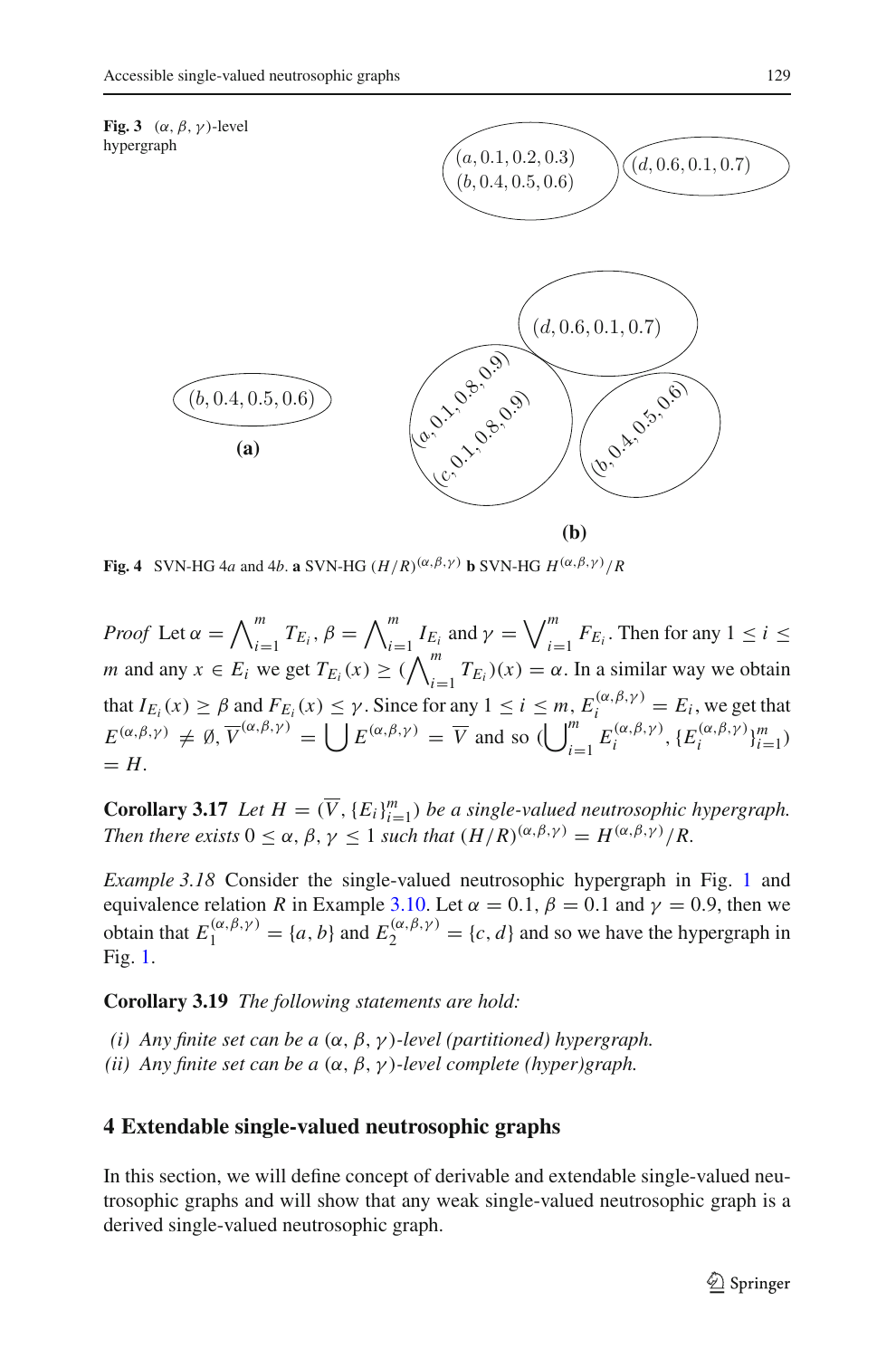- **Definition 4.1** (*i*) Let  $G = (V, E, A, B)$  be a single-valued neutrosophic graph and  $H = (\overline{V}, {\overline{E_x}}_{x \in \overline{V}})$  be a single-valued neutrosophic hypergraph. We say that the single-valued neutrosophic graph *G* is derived from the single-valued neutrosophic hypergraph *H* if *G* is isomorphic to a nontrivial quotient of *H*.(*G*  $\cong$ *H*/ρ)
- (*ii*) A single-valued neutrosophic graph  $G = (V, E, A, B)$  with underlying set *V* is called an *extendable* single-valued neutrosophic graph, if there exists a single-valued neutrosophic hypergraph  $H = (\overline{V}, {\overline{E_x}})_{x \in \overline{V}}$  and  $n \in \mathbb{N}$  such that  $|(V, A, B)| = |(\overline{V}, {\overline{E_x}}_{x \in \overline{V}})| - n$ , and graph *G* is derived from hypergraph *H*. If  $V = \overline{V}$  we will say that it is an extended single-valued neutrosophic graph.

<span id="page-9-0"></span>**Theorem 4.2** *Let*  $H = (\overline{V}, \{E_i\}_{i=1}^m)$  *be a single-valued neutrosophic hypergraph. Then there exists an operation* "\*<sup>*n*</sup> *on H*/*ρ such that*  $(H/\rho, *)$  *is a single-valued neutrosophic graph.*

*Proof* By Theorem [3.7,](#page-5-1)  $H/R = (R(V), \{R(v_j), T_{R(E_i)}(R(v_j)), I_{R(E_i)}(R(v_j)),$  $F_{R(E_i)}(R(v_j))\}_{j=1}^n$  is a partitioned single-valued neutrosophic hypergraph, where

$$
T_{R(E_i)}(R(x)) = \bigwedge_{x \ R \ t \in X} T_{E_i}(t), I_{R(E_i)}(R(x)) = \bigvee_{x \ R \ t \in X} I_{E_i}(t)
$$
 and  

$$
F_{R(E_i)}(R(x)) = \bigvee_{x \ R \ t \in X} F_{E_i}(t).
$$

For any  $\rho(x) = \rho((x, T_{E_i}(x), I_{E_i}(x), F_{E_i}(x)))$  and  $\rho(y) = \rho((y, T_{E_i}(y), I_{E_i}(y)),$  $F_{E_i}(y)$ )  $\in H/\rho$ , define an operation "\*" on  $H/\rho$  by

$$
\rho(x) * \rho(x) = \begin{cases} \rho(x), \rho(y) & \text{if } E_x \cap E_y \neq \emptyset, \\ \widehat{\emptyset} & \text{otherwise,} \end{cases}
$$

where for any  $x, y \in G$ ,  $(\widehat{\rho(x)}, \widehat{\rho(y)})$  is represented as an ordinary (simple) edge and  $\widehat{\emptyset} = \widehat{\rho(x)}$  means that there is not edge. It is easy to see that

$$
H/\rho = (\rho(\overline{V}), {\rho(v_j), T_{\rho(E_i)}(\rho(v_j)), I_{\rho(E_i)}(\rho(v_j)), F_{\rho(E_i)}(\rho(v_j)))}_{j=1}^n, *)
$$

is a graph. Now, define  $\overline{T}_{\rho(E_i)}, \overline{I}_{\rho(E_i)}, \overline{F}_{\rho(E_i)}$  :  $\rho(\overline{V}) \times \rho(\overline{V}) \longrightarrow [0, 1]$  by  $\overline{T}_{\rho(E_i)}(\rho(x), \rho(y)) = \bigwedge_{a \rho x, b \rho y} (T_{\rho(E_i)}(a) \land T_{\rho(E_i)}(b)), \overline{I}_{\rho(E_i)}(\rho(x), \rho(y)) =$  $\bigvee_{a\rho x, b\rho y} (I_{\rho(E_i)}(a) \vee I_{\rho(E_i)}(b))$  and  $\overline{F}_{\rho(E_i)}(\rho(x), \rho(y)) = \bigvee_{a\rho x, b\rho y} (F_{\rho(E_i)}(a) \vee$  $F_{\rho(E_i)}(b)$ ). It is clear to see that  $\overline{T}_{\rho(E_i)}(\rho(x), \rho(y)) \leq (T_{\rho(E_i)}(\rho(x)) \wedge T_{\rho(E_i)}(\rho(y))),$ *I*<sub>ρ(*E<sub>i</sub>*)</sub>(*ρ*(*x*), *ρ*(*y*)) ≥ (*I<sub>ρ(<i>E<sub>i</sub>*)</sub>(*ρ*(*x*)) ∨ *I<sub>ρ(<i>E<sub>i</sub>*)</sub>(*ρ*(*y*))) and  $\overline{F}_{\rho(E_i)}(\rho(x), \rho(y))$  ≥  $(F_{\rho(E_i)}(\rho(x)) \vee F_{\rho(E_i)}(\rho(y)))$ . Hence  $H/\rho = (\rho(V), {\rho(v_j)}, T_{\rho(E_i)}(\rho(v_j)),$  $I_{\rho(E_i)}(\rho(v_j)), F_{\rho(E_i)}(\rho(v_j))\}_{j=1}^n, *$  is a single-valued neutrosophic graph.

*Example 4.3* Let  $H = (\{a, b, c, d, e, f, g\}, \{E_1, E_2, E_3\})$  be a single-valued neutrosophic hypergraph in Fig. [5.](#page-10-0)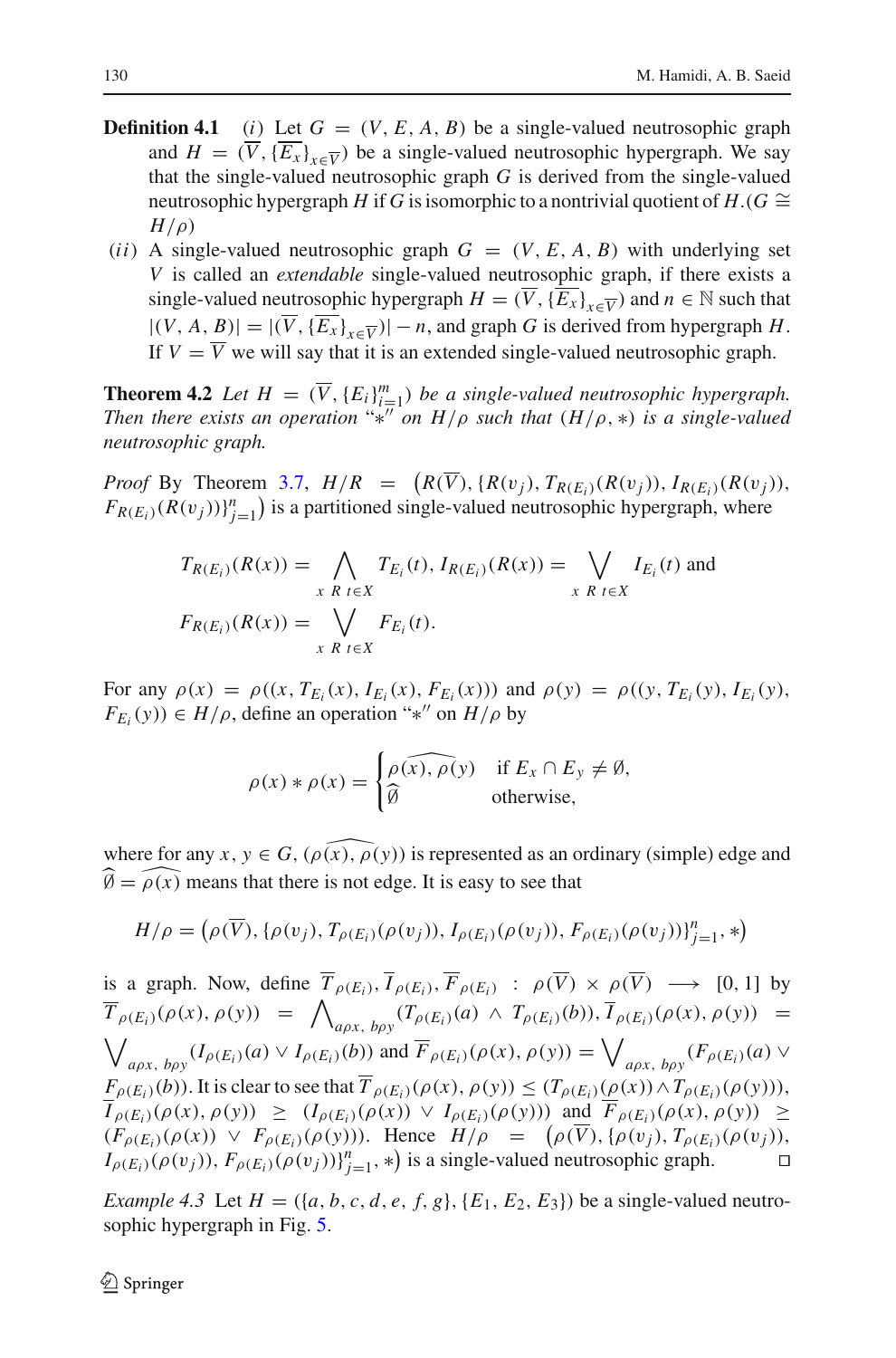

**Fig. 5** Partitioned SVN-HG

<span id="page-10-0"></span>

**Fig. 6** SVN-G  $(H/\rho)$ 

<span id="page-10-1"></span>

<span id="page-10-2"></span>**Fig. 7** Joint complete SVN-HG

We have  $E_a^m = E_b^m = \{a, b\}, E_c^m = E_d^m = \{b, c, d\}, \text{ and } E_e^m = E_f^m = E_g^m =$  ${d, e, f, g}$ , thus we obtain  $\rho(a) = \rho(b) = {a, b}$ ,  $\rho(c) = \rho(d) = {c, d}$  and  $\rho(e) =$  $\rho(f) = \rho(g) = \{e, f, g\}$ . It follows that  $H/\rho = (\rho(\overline{V}), \rho(\{E_1, E_2, E_3\}), *)$  is the single-valued neutrosophic graph in Fig. [6.](#page-10-1)

*Example 4.4* Let  $\overline{V} = \{a_1, a_2, a_3, a_4, a_5\}$ . Then consider the joint complete singlevalued neutrosophic hypergraph  $H = (\overline{V}, E_1, E_2, E_3, E_4, E_5)$  in Fig. [7.](#page-10-2) We have  $E_{a_1}^m = \{a_1\}, E_{a_2}^m = \{a_1, a_2\}, E_{a_3}^m = \{a_1, a_2, a_3\}, E_{a_4}^m = \{a_1, a_2, a_3, a_4\}$  and  $E_{a_5}^{m} = \{a_1, a_2, a_3, a_4, a_5\}$ , thus we obtain  $\rho(a_1) = \{a_1\}$ ,  $\rho(a_2) = \{a_2\}$ ,  $\rho(a_3) =$  ${a_3}, \rho(a_4) = {a_4}$  and  $\rho(a_5) = {a_5}.$ 

It follows that  $H/\rho = (\rho(\overline{V}), \{(\rho(a_i), T_{\rho(E_i)}(\rho(a_i)), I_{\rho(E_i)}(\rho(a_i)), F_{\rho(E_i)}\}$  $(\rho(a_i)))\}_{i=1}^5$  where is obtained in Fig. [8.](#page-11-0)

**Theorem 4.5** *Any single-valued neutrosophic graph is a derived single-valued neutrosophic graph if and only if it is a weak single-valued neutrosophic graph.*

*Proof* Let  $G = (V, E, A, B, *)$  be a weak single-valued neutrosophic graph, in such a way that  $V = \{a_1, a_2, ..., a_n\}$  and  $E = \{e_1, e_2, ..., e_m\}$ , where  $m \le n$ . Suppose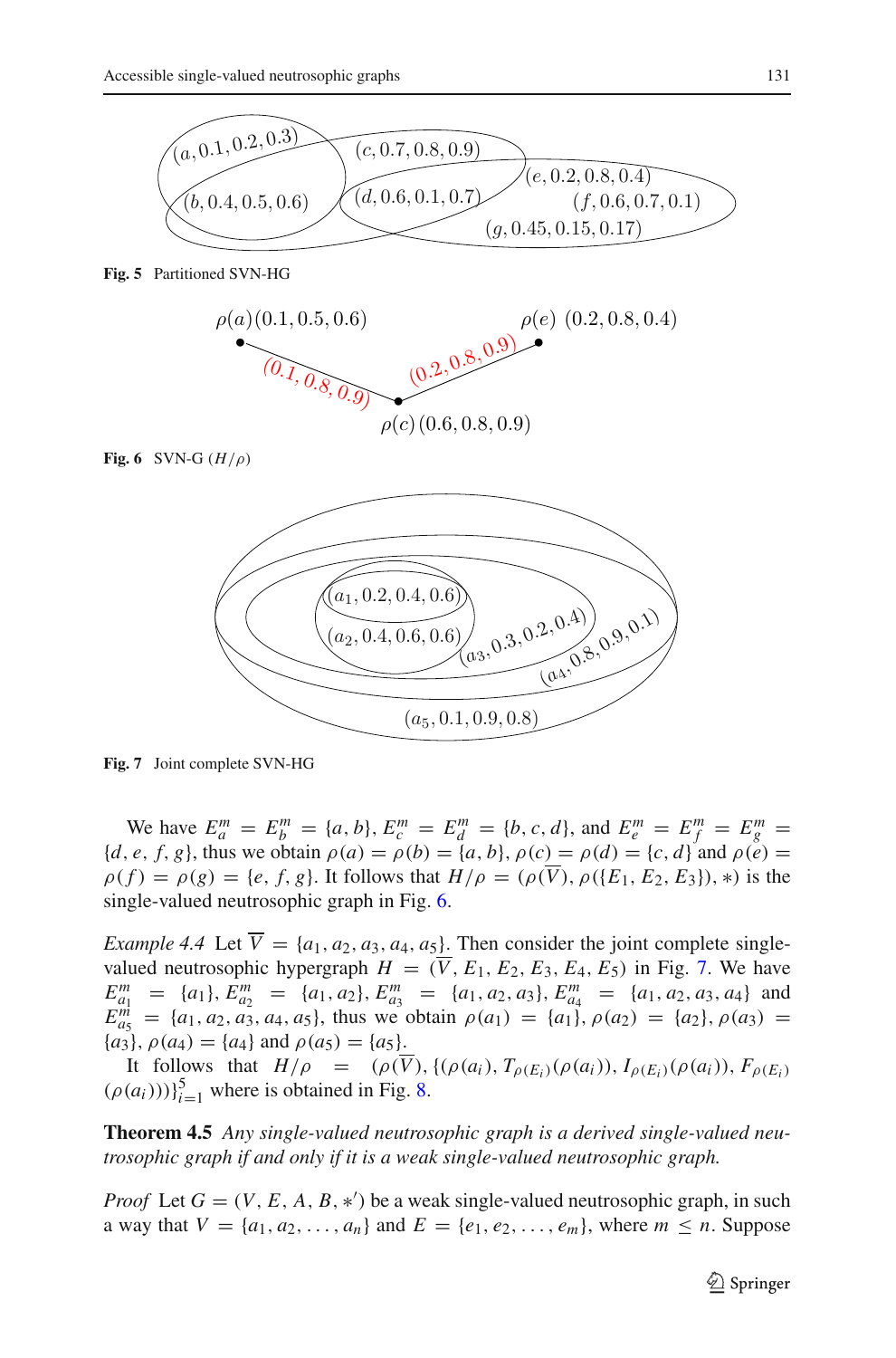

<span id="page-11-0"></span>**Fig. 8** Derived cycle SVN-G *K*4

that for any  $\underline{1} \leq i \leq m$ ,  $e_i = \{a_i, a_{i'}\} = a_i * a_{i'}$ . Define a single-valued neutrosophic hypergraph  $\overline{G} = (\overline{V}, {\{\overline{E_i}\}}_{i=1}^n)$  as follows:

$$
\overline{E_i} = \{(a_i, T_A(a_i), I_A(a_i), F_A(a_i))\} \cup A_i
$$

such that for any  $1 \le k \le n$ , we have  $|A_k| = k$ ,  $A_k = \{(x, T_A(x), I_A(x), F_A(x)) |$  $T_A(x) \neq 0, I_A(x) \neq 0, F_A(x) \neq 0$ } and for any  $1 \leq i, i' \leq n, |\overline{E_i}| < |\overline{E_{i+1}}|$  and  $\overline{E_i} \cap \overline{E_{i'}} \neq \emptyset$ . It is easy to see that  $\overline{V} = \bigcup_{i=1}^n A_i \cup V$  and since  $G = (V, E, A, B, *)$ is a weak single-valued neutrosophic graph, we get that  $H = (\overline{V}, {\{\overline{E_i}\}}_{i=1}^n)$  is a singlevalued neutrosophic hypergraph. Clearly for any  $1 \le i \le n$ ,  $\rho(a_i) = E_i$  and since  $\overline{E_i} \cap \overline{E_{i'}} \neq \emptyset$ , we get that  $H/\rho = {\rho(a_i) | 1 \leq i \leq n}$  and so obtain

$$
\rho(a_i) * \rho(a_j) = \begin{cases} \rho(\widehat{a_i}) , \rho(a_{i'}) & \text{if } j = i', \\ \widehat{\emptyset} & \text{if } j = i. \end{cases}
$$

Now define a map  $\varphi : (H/\rho, *) \longrightarrow G = (V, E, A, B, *)$  by  $\varphi(\rho(a_i, T_A(a_i), I_A(a_i),$  $F_A(a_i)$ )) = (*a<sub>i</sub>*,  $T_A(a_i)$ ,  $I_A(a_i)$ ,  $F_A(a_i)$ ) and  $\varphi((\widehat{\rho(a_i)}, \widehat{\rho(a_{i'}}))) = e_i$ . Let  $x, y \in \overline{V}$ . If  $\rho(x) = \rho(y)$ , then  $|\overline{E_x}| = |\overline{E_y}|$  and so  $\overline{E_x} = \overline{E_y}$ . Thus  $\varphi(\rho(x)) = \varphi(\rho(y))$ . Since for any  $1 \leq i, i' \leq n$ ,

$$
\varphi(\rho(a_i) * \rho(a_{i'})) = \varphi((\rho(\widehat{a_{i}}), \rho(a_{i'}))) = e_i = a_i *' a_{i'} = \varphi(\rho(a_i)) *' \varphi(\rho(a_{i'})),
$$

in other words, if  $\rho(a_i)$  and  $\rho(a'_i)$  in  $G/\rho$  are adjacent, then  $\varphi(\rho(a_i))$  and  $\varphi(\rho(a'_i))$  in *G* are adjacent. So  $\varphi$  is a homomorphism. It is easy to see that  $\varphi$  is bijection and so is an isomorphism. It follows that by Theorem [4.2,](#page-9-0) any weak single-valued neutrosophic graph is a derived single-valued neutrosophic graph. By definition of single-valued neutrosophic hypergraph, the converse of theorem is obtained immediately.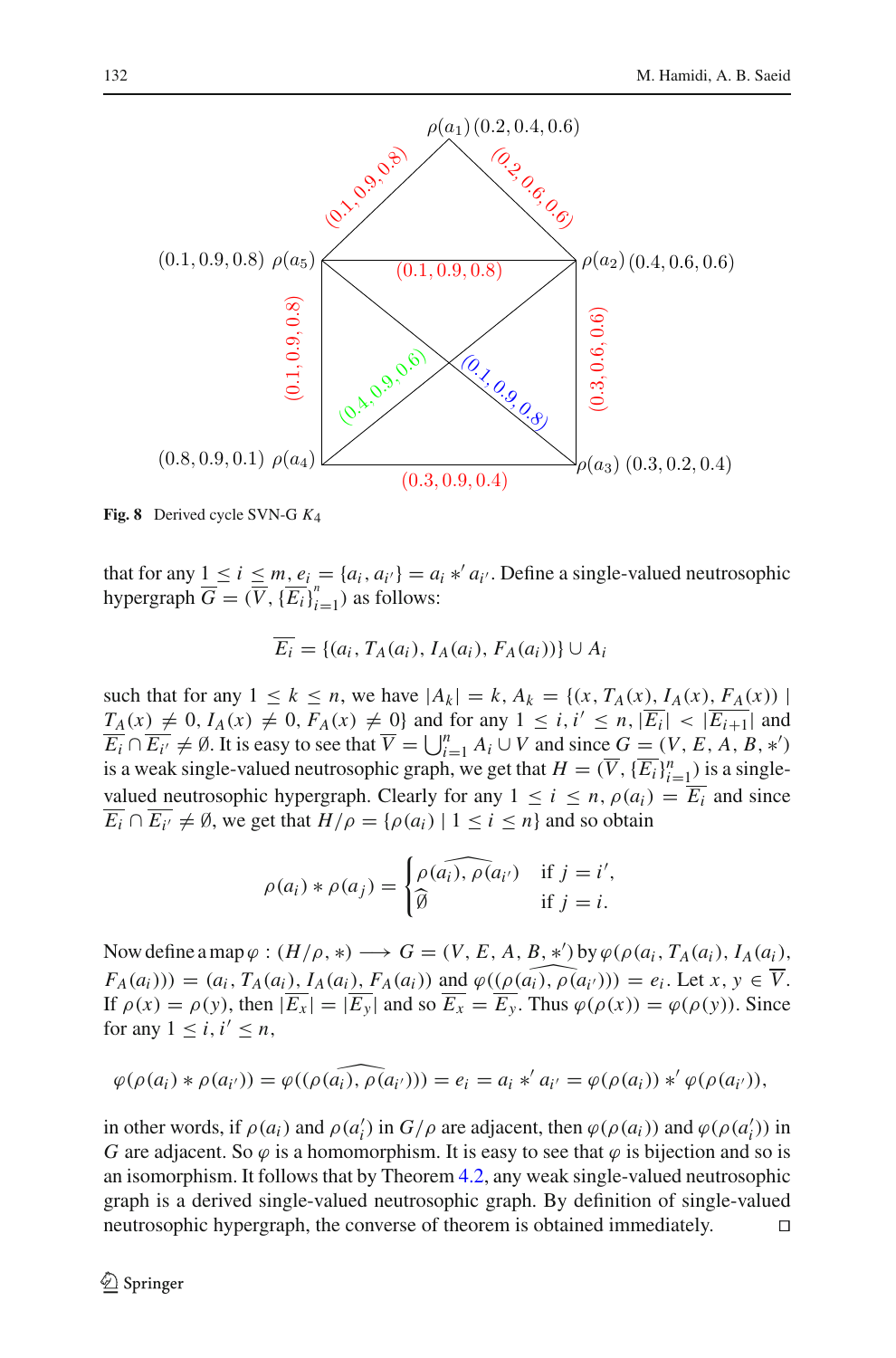

<span id="page-12-0"></span>**Fig. 9** Extendable SVN-G *G*



<span id="page-12-1"></span>**Fig. 10** SVN-HG *H*

**Corollary 4.6** *Let*  $0 \le \alpha, \beta, \gamma \le 1$ *. Then any weak single-valued neutrosophic graph can be a derived* (α, β, γ )*-level graph.*

*Example 4.7* Consider the single-valued neutrosophic graph (*G*, *A*, *B*) in Fig. [9.](#page-12-0) Now, consider the single-valued neutrosophic hypergraph  $H = (\overline{V}, \{E_j\}_{j=1}^4)$ , where  $\overline{V}$  = {*a*, *b*, *c*, *d*, *e*}, *E*<sub>1</sub> = {(*a*, 0.4, 0.2, 0.3)}, *E*<sub>2</sub> = {(*a*, 0.4, 0.2, 0.3), (*b*, 0.4, 0.5, 0.6)},  $E_3 = \{(b, 0.4, 0.5, 0.6), (c, 0.7, 0.8, 0.9), (d, 0.4, 0.4, 0.4)\}\$ and

*E*<sup>4</sup> = {(*b*, 0.4, 0.5, 0.6), (*c*, 0.7, 0.8, 0.9), (*d*, 0.4, 0.4, 0.4), (*e*, 0.5, 0.5, 0.5)}.

Then  $(\overline{V}, E_1, E_2, E_3, E_4)$  is a single-valued neutrosophic hypergraph in Fig. [10.](#page-12-1)

Since 
$$
E_a^m = \{(a, 0.4, 0.2, 0.3)\}
$$
,  $E_b^m = \{(a, 0.4, 0.2, 0.3), (b, 0.4, 0.5, 0.6)\}$ ,  
\n $E_c^m = \{(b, 0.4, 0.5, 0.6), (c, 0.7, 0.8, 0.9), (d, 0.9, 0.4, 0.4)\}$ and  
\n $E_e^m = \{(b, 0.4, 0.5, 0.6), (c, 0.7, 0.8, 0.9), (d, 0.9, 0.4, 0.4), (e, 0.5, 0.5, 0.5)\}$ ,

<sup>2</sup> Springer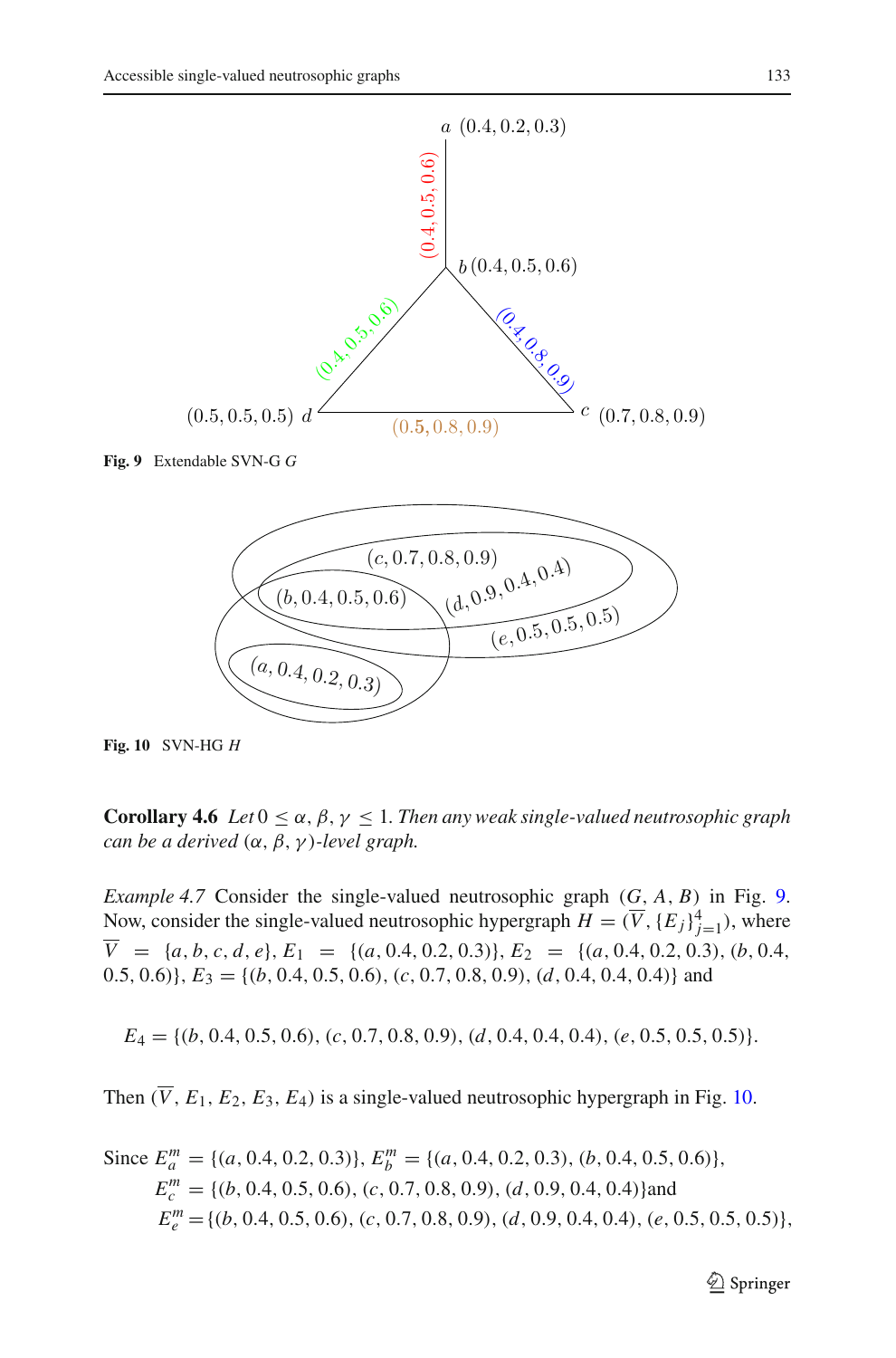

<span id="page-13-1"></span><span id="page-13-0"></span>**Fig. 12** Linear tree  $T_m^l$ 

we get that

$$
\rho((a, 0.4, 0.2, 0.3)) = \{(a, 0.4, 0.2, 0.3)\}, \rho((b, 0.4, 0.5, 0.6)) = \{(b, 0.4, 0.5, 0.6)\},\
$$

$$
\times \rho((c, 0.7, 0.8, 0.9)) = \{(c, 0.7, 0.8, 0.9), (d, 0.9, 0.4, 0.4)\} \text{ and}
$$

$$
\times \rho((e, 0.5, 0.5, 0.5)) = \{(e, 0.5, 0.5, 0.5)\}.
$$

So we obtained the single-valued neutrosophic graph in Fig. [11.](#page-13-0)

Let  $V = \{a_1, a_2, \ldots, a_m\}$ . Then we denote the linear tree on V in Fig. [12](#page-13-1) and denote it by  $T_m^l$ .

**Theorem 4.8** *Let*  $m \in \mathbb{N}$ . *Then linear weak single-valued neutrosophic tree*  $(T_m^l, A, B)$  *is an extendable linear single-valued neutrosophic tree.* 

*Proof* Let  $T_m^l = (V, E)$  be a linear single-valued neutrosophic tree where  $V =$  ${a_1, a_2, \ldots, a_m}$ . Now, consider a single-valued neutrosophic hypergraph  $H =$  $(\overline{V}, {\{E_j\}}_{j=1}^n)$ , where for any  $1 \le i \le m, |E_i| = i, (a_i, T_A(a_i), I_A(a_i), F_A(a_i)) \in$  $E_i, E_i \cap E_{i+1} = \emptyset, |E_{i+1}| - |E_i| = 1$  and for any  $1 \leq j \neq i, i + 1 \leq m, E_j \cap E_i = \emptyset$ . It is easy to see that  $|\overline{V}| > |V|$  and  $E_m^m =$ 1  $\leq$  *m*,  $E_j \cap E_i = \emptyset$ . It is easy to see that  $|\overline{V}| > |V|$  and  $E_{a_i}^m =$  $\{(a_i, T_A(a_i), I_A(a_i), F_A(a_i)), (x, T_A(x), I_A(x), F_A(x)) \mid x \in \overline{V}\}\$  which in  $|E_{a_i}^m|$ *i*. It follows that for any  $1 \le i \le m$ ,  $\rho((a_i, T_A(a_i), I_A(a_i), F_A(a_i)))$  =  $\{(a_i, T_A(a_i), I_A(a_i), F_A(a_i))\}$  and

$$
\rho(a_i) * \rho(a_j) = \begin{cases} \rho(\widehat{a_i}, \rho(a_{i'}) & \text{if } i+1 = i', \\ \widehat{\emptyset} & \text{if } i+1 \neq i'. \end{cases}
$$

 $\mathcal{L}$  Springer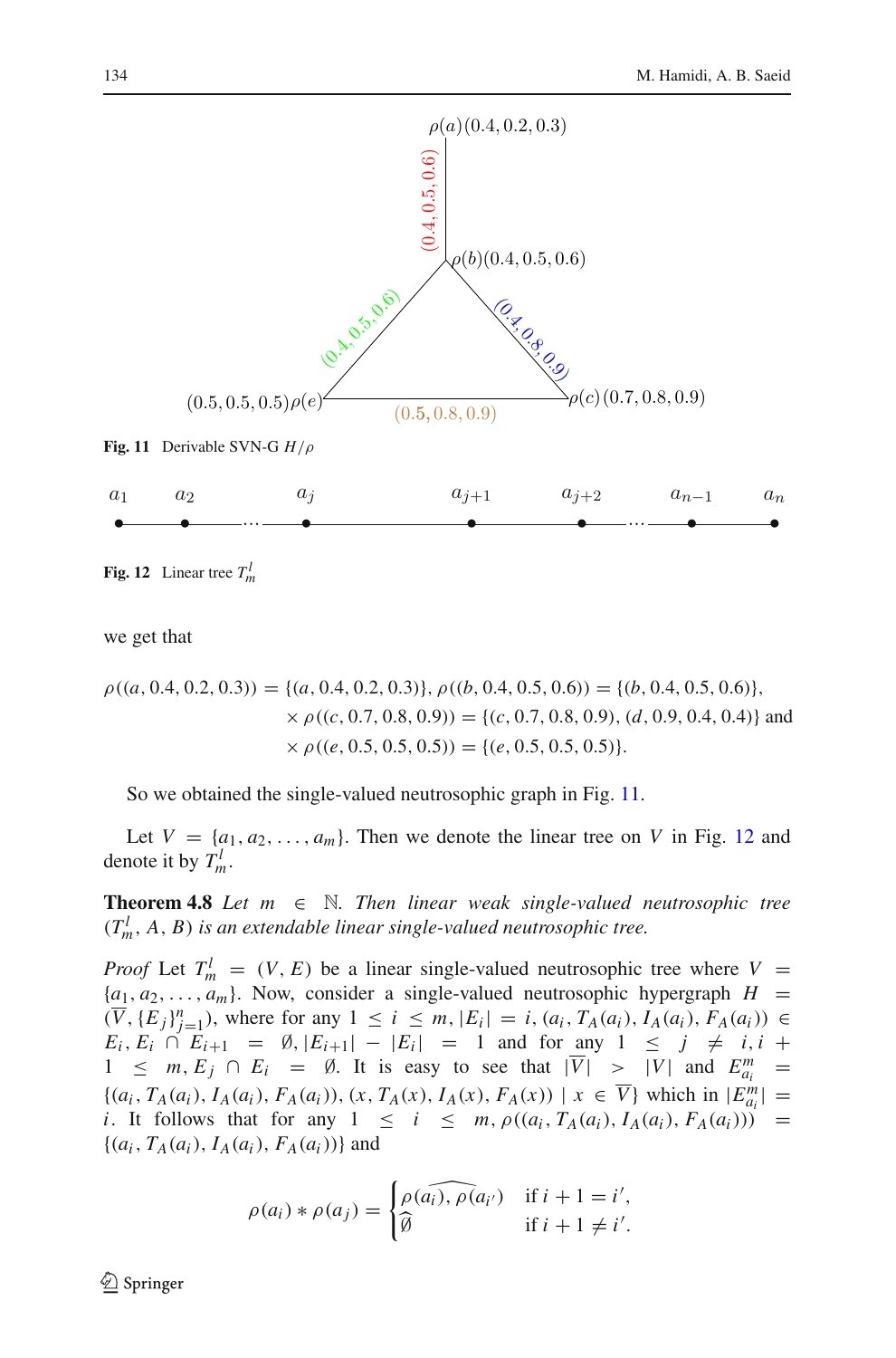<span id="page-14-0"></span>

<span id="page-14-1"></span>**Fig. 14** SVN-HG *H*

Since  $T_m^l = (V, E)$  is a linear single-valued neutrosophic tree, for any  $1 \le i, j \le m$ we get that

$$
T_B(\rho((a_i), \rho((a_i)) = T_B(\{a_i\}, \{a_j\}) = \{T_B(a_i, a_j)\} \leq \{T_A(a_i) \land T_A(a_j)\}
$$
  
=  $\{T_A(a_i)\} \land \{T_A(a_j)\} = T_B(\rho((a_i)) \land T_B(\rho((a_j))).$ 

In a similar way can see that  $I_B(\rho((a_i), \rho((a_i))) \geq I_B(\rho((a_i)) \vee I_B(\rho((a_i)))$ and  $F_B(\rho((a_i), \rho((a_i)) \geq F_B(\rho((a_i)) \vee F_B(\rho((a_j)).$  Since  $(\overline{V}, \{E_j\}_{j=1}^n)/\rho \cong$  $(T_m^l, A, B), (\overline{V}, \{E_j\}_{j=1}^n)/\rho$  is a linear single-valued neutrosophic tree and  $|\overline{V}| > |V|$ we get that  $(T_m^l, A, B)$  is an extendable linear single-valued neutrosophic tree.  $\square$ 

*Example 4.9* Consider the linear single-valued neutrosophic tree  $(T_3^l, A, B)$  in Fig. [13.](#page-14-0)

Now, consider a single-valued neutrosophic hypergraph  $H = (\overline{V}, \{E_j\}_{j=1}^4)$ , where  $\overline{V} = \{a, b, c, d, e\}, E_1 = \{(a, 0.15, 0.25, 0.35)\}, E_2 = \{(a, 0.15, 0.25, 0.35)\}$ (*b*, 0.45, 0.55, 0.65)}, *E*<sup>3</sup> = {(*b*, 0.45, 0.55, 0.65), (*c*, 0.79, 0.89, 0.99), (*d*, 0.75,  $(0.85, 0.95)$ .

Then  $(\overline{V}, E_1, E_2, E_3)$  is the single-valued neutrosophic hypergraph in Fig. [14.](#page-14-1) Since  $E_a^m = \{(a, 0.15, 0.25, 0.35)\}, E_b^m = \{(a, 0.15, 0.25, 0.35), (b, 0.45, 0.55,$ 0.65)} and  $E_d^m = \{(b, 0.45, 0.55, 0.65), (c, 0.79, 0.89, 0.99), (d, 0.75, 0.85, 0.95)\}\,$ we get that  $\rho((a, 0.15, 0.25, 0.35)) = \{(a, 0.15, 0.25, 0.35)\}, \rho((b, 0.45, 0.55, 0.65))$  $= \{(b, 0.45, 0.55, 0.65)\}\$ and  $\rho((d, 0.75, 0.89, 0.99)) = \{(c, 0.75, 0.89, 0.99), (d, 0.99)\}$ 0.75, 0.89, 0.99)}. So we obtain the single-valued neutrosophic graph in Fig. [15.](#page-15-0)

It is clear that  $(\overline{V}, {\{E_j\}}_{j=1}^4)/\rho \cong (T_3^l, A, B)$ .

**Corollary 4.10** *Linear weak single-valued neutrosophic tree*  $(T_m^l, A, B)$  *is an extended if and only if*  $m = 1$  *or*  $m = 2$ *.* 

**Theorem 4.11** *Let*  $n \in \mathbb{N}$ *. Then complete weak single-valued neutrosophic graph* (*Kn*, *A*, *B*) *is an extended complete single-valued neutrosophic graph.*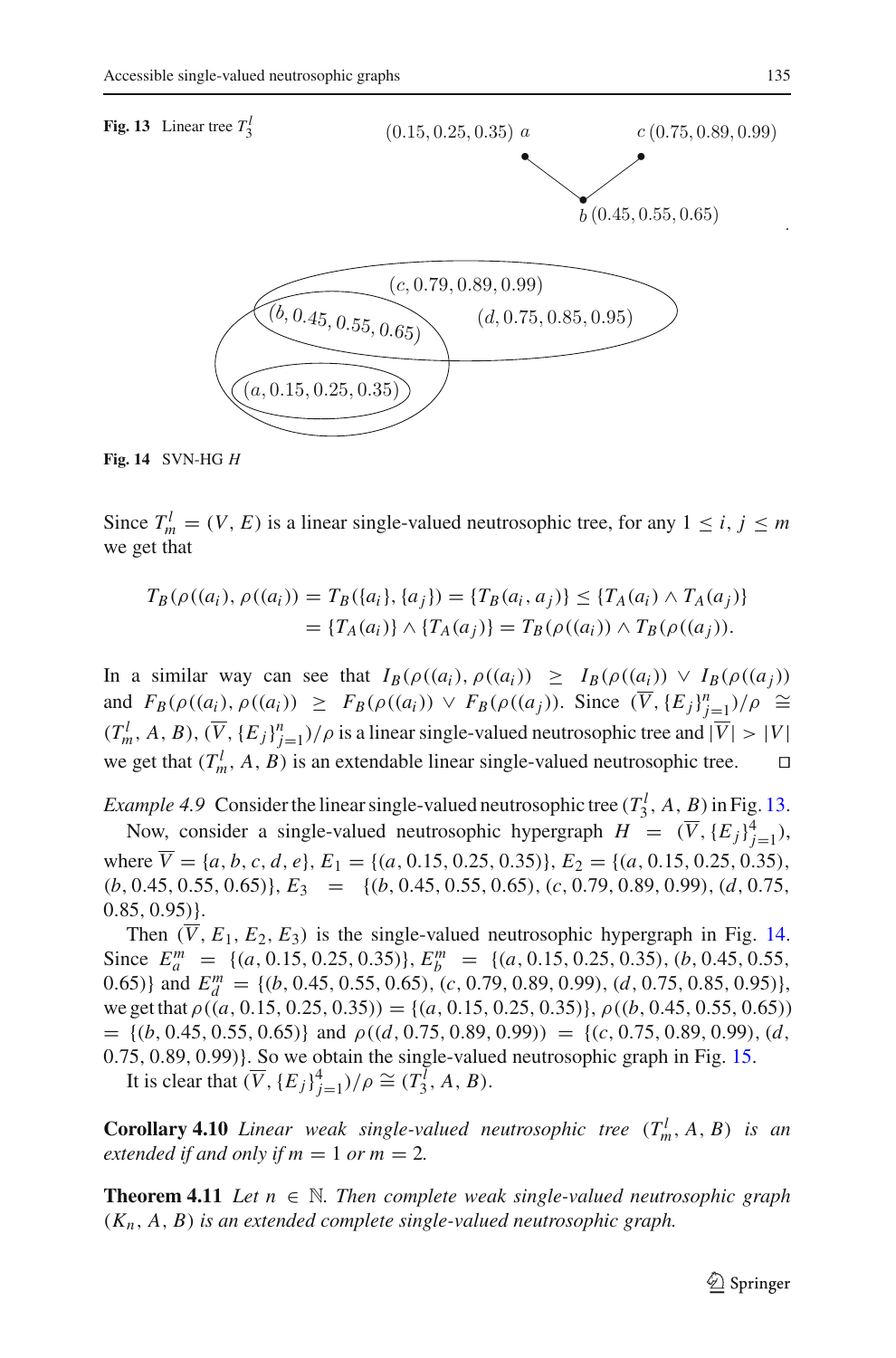

**Fig. 15** Derived linear SVN-T *T<sup>l</sup>* 3

<span id="page-15-0"></span>

<span id="page-15-1"></span>**Fig. 16** Joint complete SVN-HG *K*∗ *n*

*Proof* Let  $G = \{a_1, a_2, \ldots, a_n\}$  and  $(K_n, A, B)$  be a complete single-valued neutrosophic graph. Now, consider the single-valued neutrosophic hypergraph  $H =$  $(\overline{V}, {\{E_j\}}_{j=1}^n)$ , where  $\overline{V} = {a_1, a_2, ..., a_n}$  and for any  $1 \le i \le n, E_i =$  $\{(a_1, T_A(a_1), I_A(a_1), F_A(a_1)), \ldots, (a_i, T_A(a_i), I_A(a_i), F_A(a_i))\}$  in Fig. [16.](#page-15-1)

Since for any  $1 \le i \le n$ ,  $E_i^m = \{(a_1, T_A(a_1), I_A(a_1), F_A(a_1)), \dots, (a_i, T_A(a_i),$ *I<sub>A</sub>*(*a<sub>i</sub>*), *F<sub>A</sub>*(*a<sub>i</sub>*))}, we get that for any  $1 \le i \le n$ ,  $\rho$ ((*a<sub>i</sub>*, *T<sub>A</sub>*(*a<sub>i</sub>*), *I<sub>A</sub>*(*a<sub>i</sub>*), *F<sub>A</sub>*(*a<sub>i</sub>*))) = {(*ai*,

 $T_A(a_i)$ ,  $I_A(a_i)$ ,  $F_A(a_i)$ } and so for any  $1 \leq i \neq j \leq n$ ,  $\rho(a_i) * \rho(a_j) = \rho(\widehat{a_i})$ ,  $\rho(a_j)$ . Since  $(K_n, A, B)$  is a complete single-valued neutrosophic graph, for any  $1 \le i, j \le n$ we get

$$
F_B(\rho((a_i), \rho((a_i)) = F_B(\{a_i\}, \{a_j\}) = \{F_B(a_i, a_j)\} \ge \{F_A(a_i) \vee F_A(a_j)\}
$$
  
=  $\{F_A(a_i)\} \vee \{F_A(a_j)\} = F_B(\rho((a_i)) \vee F_B(\rho((a_j))).$ 

In a similar way can see that  $T_B(\rho((a_i), \rho((a_i))) \leq T_B(\rho((a_i)) \wedge T_B(\rho((a_i)))$  and  $I_B(\rho((a_i), \rho((a_i)) \geq I_B(\rho((a_i)) \vee I_B(\rho((a_j))).$  Hence  $H = (\overline{V}, \{E_j\}_{j=1}^n) \cong$  $(K_n, A, B)$  and since  $\overline{V} = n$ , have  $(K_n, A, B)$  is an extended complete single-valued neutrosophic graph neutrosophic graph.

*Example 4.12* Consider the complete single-valued neutrosophic graph  $(K_4, A, B)$ in Fig. [17.](#page-16-0) Now, for  $G = \{a, b, c, d\}$ consider single-valued neutrosophic hypergraph  $H = (\overline{V}, \{E_j\}_{j=1}^4)$ , where

$$
E_1 = \{(a, 0.6, 0.8, 0.9)\}, E_2 = \{(a, 0.6, 0.8, 0.9), (b, 0.4, 0.5, 0.6)\},
$$
  

$$
E_3 = \{(a, 0.6, 0.8, 0.9), (b, 0.4, 0.5, 0.6), (c, 0.5, 0.6, 0.7)\}\
$$
and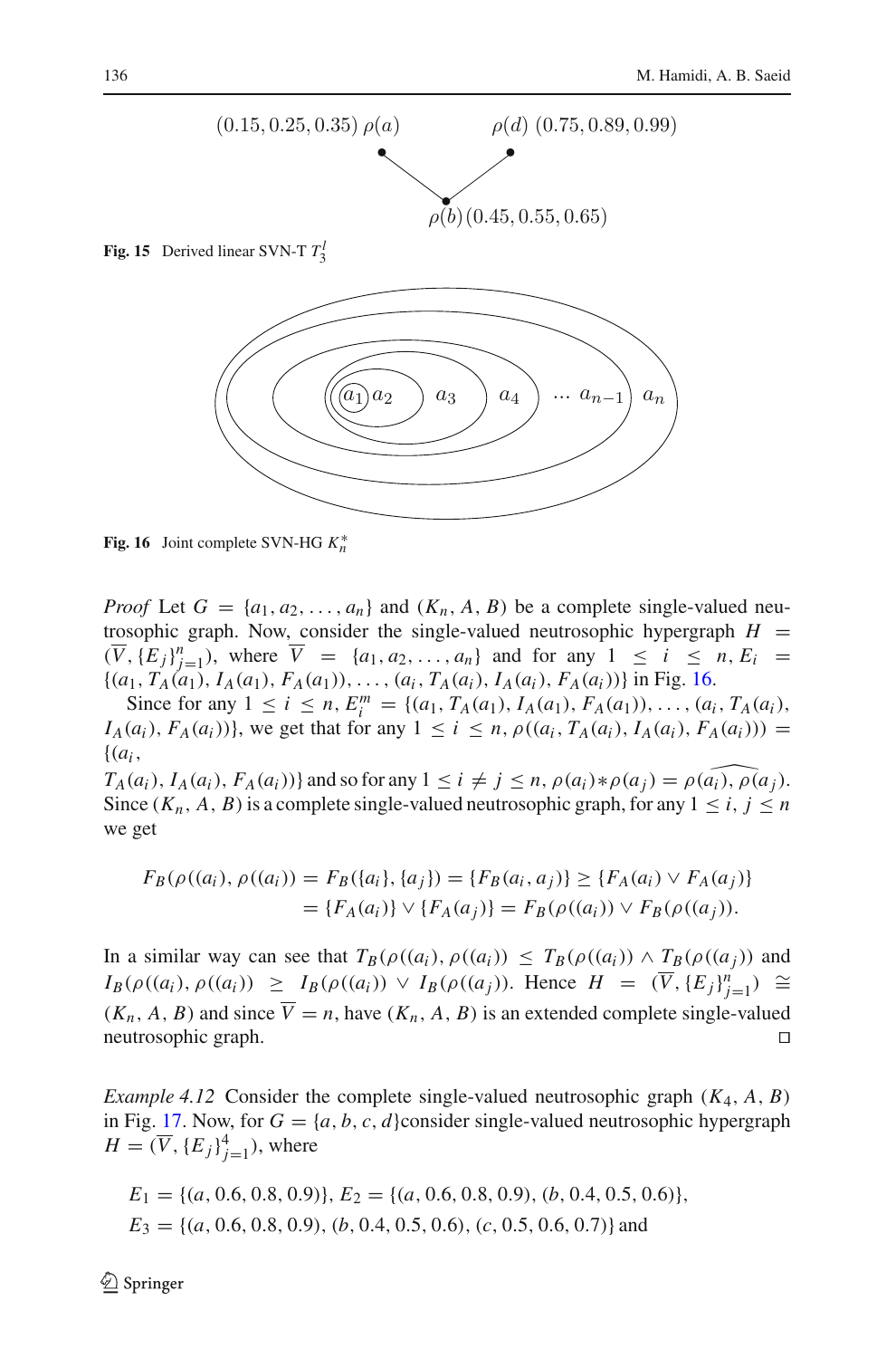

<span id="page-16-0"></span>**Fig. 17** Cycle SVN-G *K*4

<span id="page-16-1"></span>



 $E_4 = \{(a, 0.6, 0.8, 0.9), (b, 0.4, 0.5, 0.6), (c, 0.5, 0.6, 0.7), (d, 0.7, 0.6, 0.8)\}.$ 

Then  $(G, E_1, E_2, E_3, E_4)$  is a hypergraph in Fig. [18.](#page-16-1)

Since  $E_a^m = \{(a, 0.6, 0.8, 0.9)\}, E_b^m = \{(a, 0.6, 0.8, 0.9), (b, 0.4, 0.5, 0.6)\},\$  $E_c^m$  = {(*a*, 0.6, 0.8, 0.9), (*b*, 0.4, 0.5, 0.6), (*c*, 0.5, 0.6, 0.7)} and  $E_d^m$  = {(*a*, 0.6, 0.8, 0.9), (*b*, 0.4, 0.5, 0.6), (*c*, 0.5, 0.6, 0.7), (*d*, 0.7, 0.6, 0.8)}, we get that  $\rho((a, 0.6, 0.8, 0.9)) = \{(a, 0.6, 0.8, 0.9)\}, \rho((b, 0.4, 0.5, 0.6))$  $= \{(b, 0.4, 0.5, 0.6)\}, \rho((c, 0.5, 0.6, 0.7)) = \{(c, 0.5, 0.6, 0.7)\}$  and  $\times \rho((d, 0.7, 0.6, 0.8)) = \{(d, 0.7, 0.6, 0.8)\}.$ 

So we obtain the single-valued neutrosophic graph in Fig. [19.](#page-17-0) It is clear that  $(\overline{V}, {\{E_j\}}_{j=1}^4)/\rho \cong (K_4, A, B).$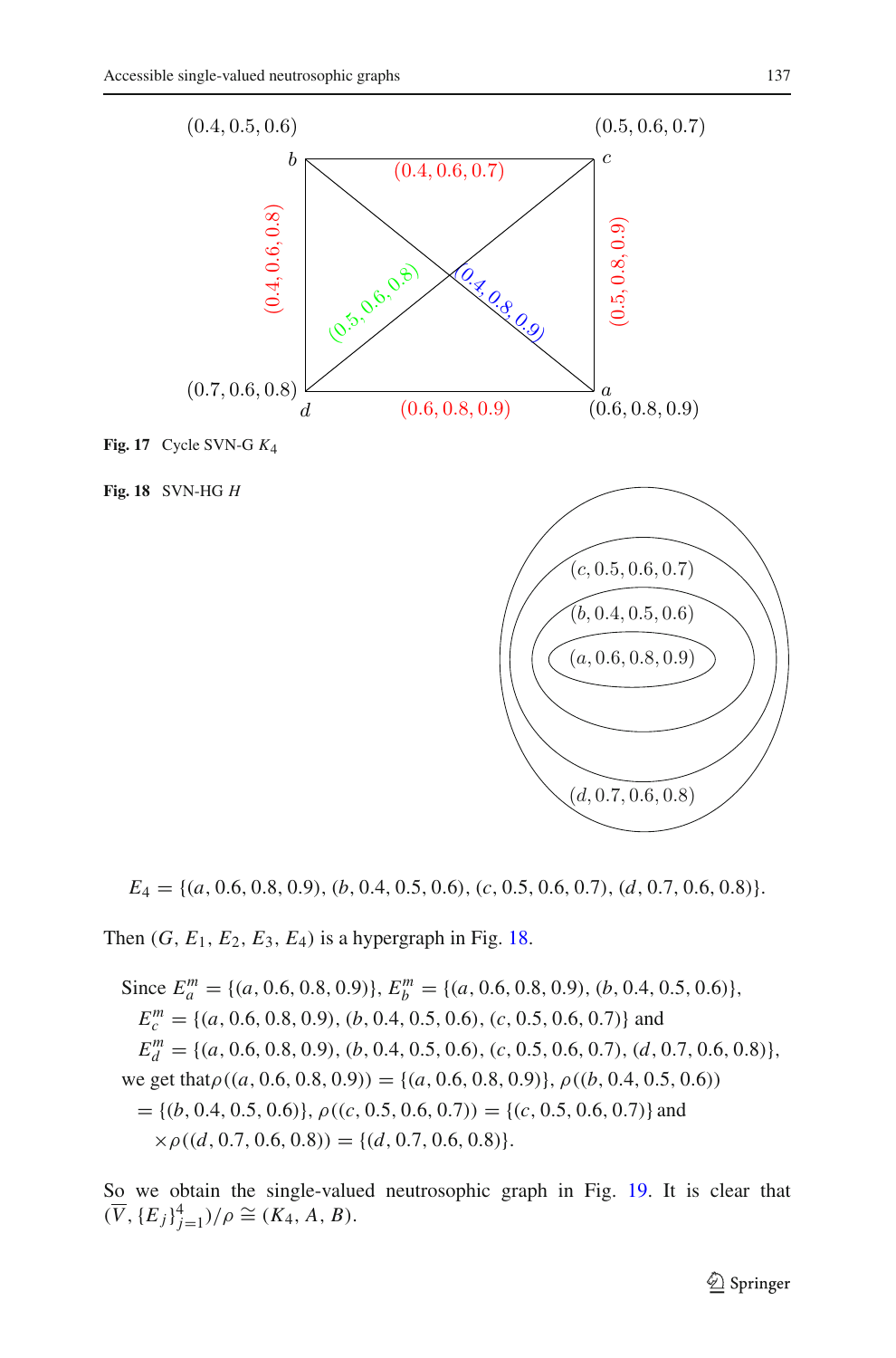

<span id="page-17-0"></span>**Fig. 19** Derivable complete *K*4

**Corollary 4.13** *Let*(*G*, *A*, *B*) *be a weak single-valued neutrosophic graph.*(*G*, *A*, *B*) *is an extended single-valued neutrosophic graph if and only if is a* (*G*, *A*, *B*) *be a complete weak single-valued neutrosophic graph.*

**Theorem 4.14** *Let*  $m, n \in \mathbb{N}$ *. Then complete weak single-valued neutrosophic bigraph* (*Km*,*n*, *A*, *B*) *is an extendable complete single-valued neutrosophic bigraph.*

*Proof* Let  $V = V \cup V' = \{a_1, a_2, ..., a_m, a'_1, a'_2, ..., a'_n\}$  and  $(K_{m,n}, V \cup V', A, B)$ be a complete single-valued neutrosophic bigraph. Consider hypergraph  $H =$  $(\overline{V}, {\{E_i\}}_{i=1}^m \cup {\{E'_j\}}_{j=1}^n)$ , where  $\overline{V}$  is set of all vertices of hyperedges of *H*, for any 1 ≤  $i \leq m, 1 \leq j \leq n, a_i \in E_i, a'_j \in E'_j, |E_{i+1}| = |E_i| + 1, |E'_1| = |E_m| + 1, |E'_{j+1}| =$  $|E'_j|+1, \bigcap_{i=1}^m$  $\sum_{i=1}^{m} E_i = \emptyset, \bigcap_{j=1}^{n}$ *j*=1  $E'_j = \emptyset$  and for any  $1 \le i \le m, 1 \le j \le n, E_i \cap E'_j \ne$ Ø. By definition for any  $1 \le i \le m, 1 \le j \le n, E_i^m = E_i, E_j^m = E_j^j, ρ(a_i) = E_i$ and  $\rho(a'_j) = E'_j$ . Hence for any  $1 \le i \le m$  and  $1 \le j \le n$  we obtain

$$
\rho(x) * \rho(y) = \begin{cases} \rho(\widehat{x}), \rho(y) & \text{if } \{x, y\} = \{a_i, a'_j\}, \\ \widehat{\emptyset} & \text{otherwise.} \end{cases}
$$

Thus  $H = (\overline{V}, \{E_i\}_{i=1}^m \cup \{E'_j\}_{j=1}^n) \cong K_{m,n}$ .

Let  $\overline{V}$  = { $(a_i, T_A(a_i), I_A(a_i), F_A(a_i))$ } $\sum_{i=1}^m \bigcup \{(b_r, T_A(b_r), I_A(b_r), F_A(b_r))\}_{r=1}^l$  $\bigcup \{(a'_j, T_A(a'_j), I_A(a'_j), F_A(a'_j))\}_{j=1}^n \bigcup \{(b'_s, T_A(b'_s), I_A(b'_s), F_A(b'_s))\}_{s=1}^p$ , such that for any  $1 \le i \le m, 1 \le r \le l, 1 \le j \le n, 1 \le s \le p, T_A(a_i) \le$  $T_A(b_r), I_A(a_i) \geq I_A(b_r), F_A(a_i) \geq F_A(b_r), T_A(a'_j) \leq T_A(b'_s), I_A(a'_j) \geq I_A(b'_s)$ and  $F_A(a'_j) \ge F_A(b'_s)$ . It is easy to see that for any  $1 \le i \le m, 1 \le j \le n$  we get that,

$$
T_{\rho(E_i)}(\rho(a_i)) = T_{E_i}(a_i), I_{\rho(E_i)}(\rho(a_i)) = I_{E_i}(a_i),
$$
  
\n
$$
F_{\rho(E_i)}(\rho(a_i)) = F_{E_i}(a_i), T_{\rho(E'_j)}(\rho(a'_j)) = T_{E'_j}(a_j),
$$
  
\n
$$
I_{\rho(E'_j)}(\rho(a'_j)) = I_{E'_j}(a'_j) \text{ and}
$$

≰ Springer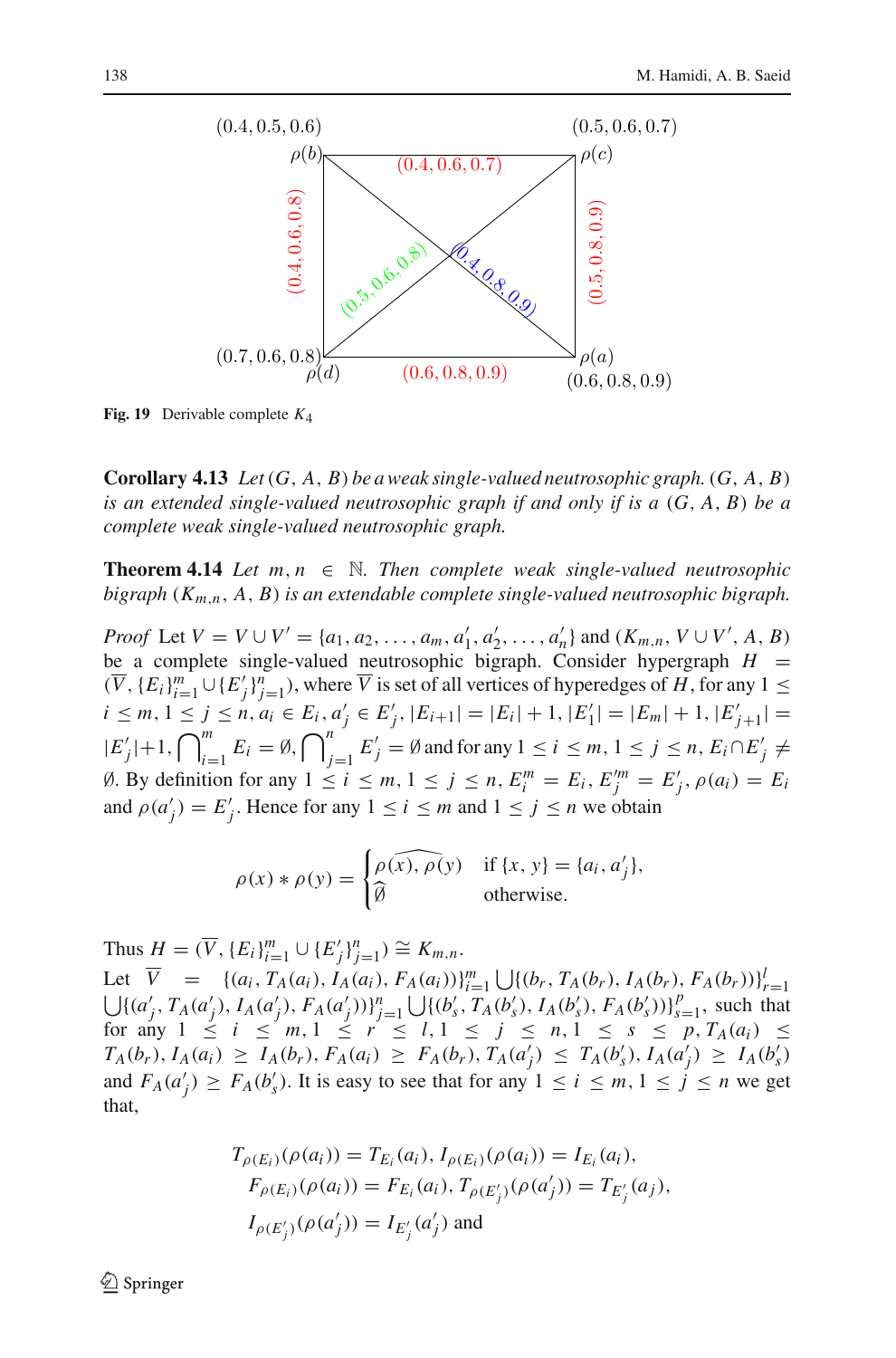

**Fig. 20** Cycle SVN-G *K*4

<span id="page-18-0"></span>

<span id="page-18-1"></span>**Fig. 21** SVN-HG *H*

$$
F_{\rho(E'_{j})}(\rho(a'_{j})) = F_{E'_{j}}(a'_{j}).
$$

 $\text{Moreover, } T_{\rho(E_i)}(\rho(a_i), \rho(a'_j))$  ≤  $T_{E_i}(a_i)$  ∧  $T_{E'_j}(a'_j)$ ,  $I_{\rho(E_i)}(\rho(a_i), \rho(a'_j))$  ≥  $I_{E_i}(a_i) \wedge I_{E'_j}(a'_j)$  and  $F_{\rho(E_i)}(\rho(a_i), \rho(a'_j)) \geq F_{E_i}(a_i) \wedge F_{E'_j}(a'_j)$ . It follows that  $H/\rho$  is a complete single-valued neutrosophic bigraph.

*Example 4.15* Consider the complete single-valued neutrosophic bigraph  $(K_{2,2}, A, B)$  in Fig. [20.](#page-18-0) Now, consider single-valued neutrosophic hypergraph  $H =$  $(\overline{V}, {\{E_j\}}_{j=1}^4)$  in Fig. [21.](#page-18-1) By the following computations,

 $E_a^m$  = {(*a*, 0.3, 0.4, 0.5), (*b*<sub>1</sub>, 0.2, 0.1, 0.6)},  $E_b^m = \{(b, 0.8, 0.2, 0.3), (b_2, 0.7, 0.1, 0.2), (b_3, 0.9, 0.3, 0.1)\},\$  $E_c^m$  = {(*c*, 0.4, 0.5, 0.7), (*a*, 0.3, 0.4, 0.5), (*b*<sub>2</sub>, 0.7, 0.1, 0.2), (*b*<sub>3</sub>, 0.9, 0.3, 0.1)} and  $E_d^m$  = {(*d*, 0.9, 0.8, 0.4), (*b*<sub>5</sub>, 0.4, 0.6, 0.7), (*b*<sub>4</sub>, 0.3, 0.7, 0.6), (*b*<sub>1</sub>, 0.2, 0.1, 0.6),  $\times$ (*b*, 0.8, 0.2, 0.3)},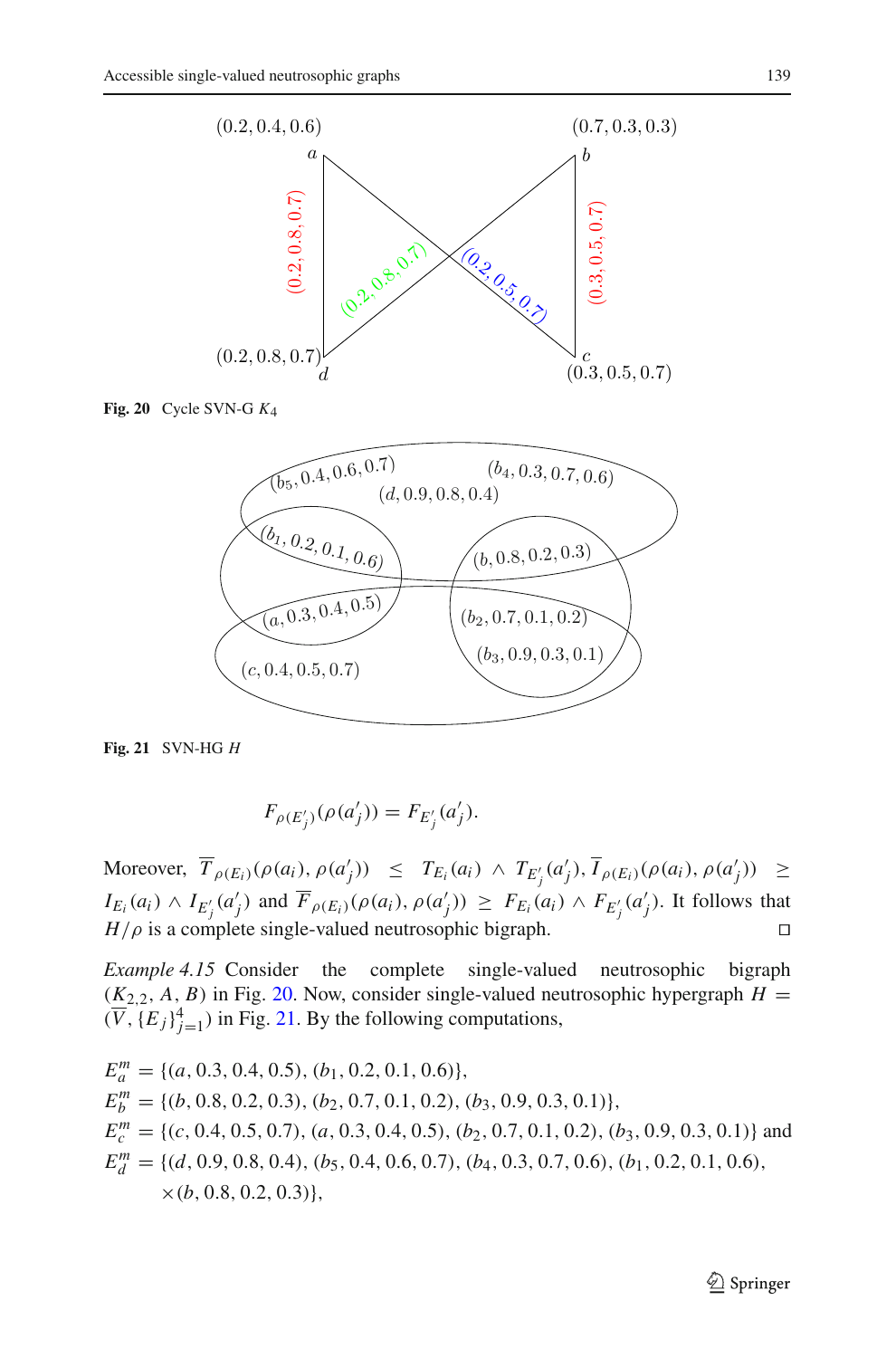

<span id="page-19-0"></span>**Fig. 22** Derivable complete SVN-G  $K_2$  2

we get that,

$$
\rho((a, 0.2, 0.4, 0.6)) = \{(a, 0.3, 0.4, 0.5), (b_1, 0.2, 0.1, 0.6)\},
$$
  
\n
$$
\rho((b, 0.7, 0.3, 0.3)) = \{(b, 0.8, 0.2, 0.3), (b_2, 0.7, 0.1, 0.2), (b_3, 0.9, 0.3, 0.1)\},
$$
  
\n
$$
\rho((c, 0.3, 0.5, 0.7)) = \{(c, 0.4, 0.5, 0.7), (a, 0.3, 0.4, 0.5), (b_2, 0.7, 0.1, 0.2), \times (b_3, 0.9, 0.3, 0.1)\}\n\text{and in a similar way,}
$$
  
\n
$$
\rho((d, 0.2, 0.8, 0.7)) = \{(d, 0.9, 0.8, 0.4), (b_5, 0.4, 0.6, 0.7), (b_4, 0.3, 0.7, 0.6), \times (b_1, 0.2, 0.1, 0.6), (b, 0.8, 0.2, 0.3)\}.
$$

So we obtain the single-valued neutrosophic graph in Fig. [22.](#page-19-0) It is clear that  $(\overline{V}, {\{E_j\}}_{j=1}^4)/\rho \cong (K_{2,2}, A, B).$ 

**Corollary 4.16** *Let*  $(K_{m,n}, A, B)$  *be a complete weak single-valued neutrosophic bigraph. Then* (*Km*,*n*, *A*, *B*) *is an extended complete weak single-valued neutrosophic bigraph if and only if*  $m = n = 1$ .

### **5 An applications of accessible single-valued neutrosophic (hyper)graphs in complex networks**

In this section, we describe some applications of accessible single-valued neutrosophic graphs.

The study of complex networks play a main role in the important area of multidisciplinary research involving physics, chemistry, biology, social sciences, and information sciences. These systems are commonly represented by means of simple or directed graphs that consist of sets of nodes representing the objects under investigation, e.g., people or groups of people, molecular entities, computers, etc., joined together in pairs by links if the corresponding nodes are related by some kind of relationship. These networks include the internet, the world wide web, social networks, information networks, neural networks, food webs, and protein–protein interaction networks. In some cases the use of simple or directed graphs to represent complex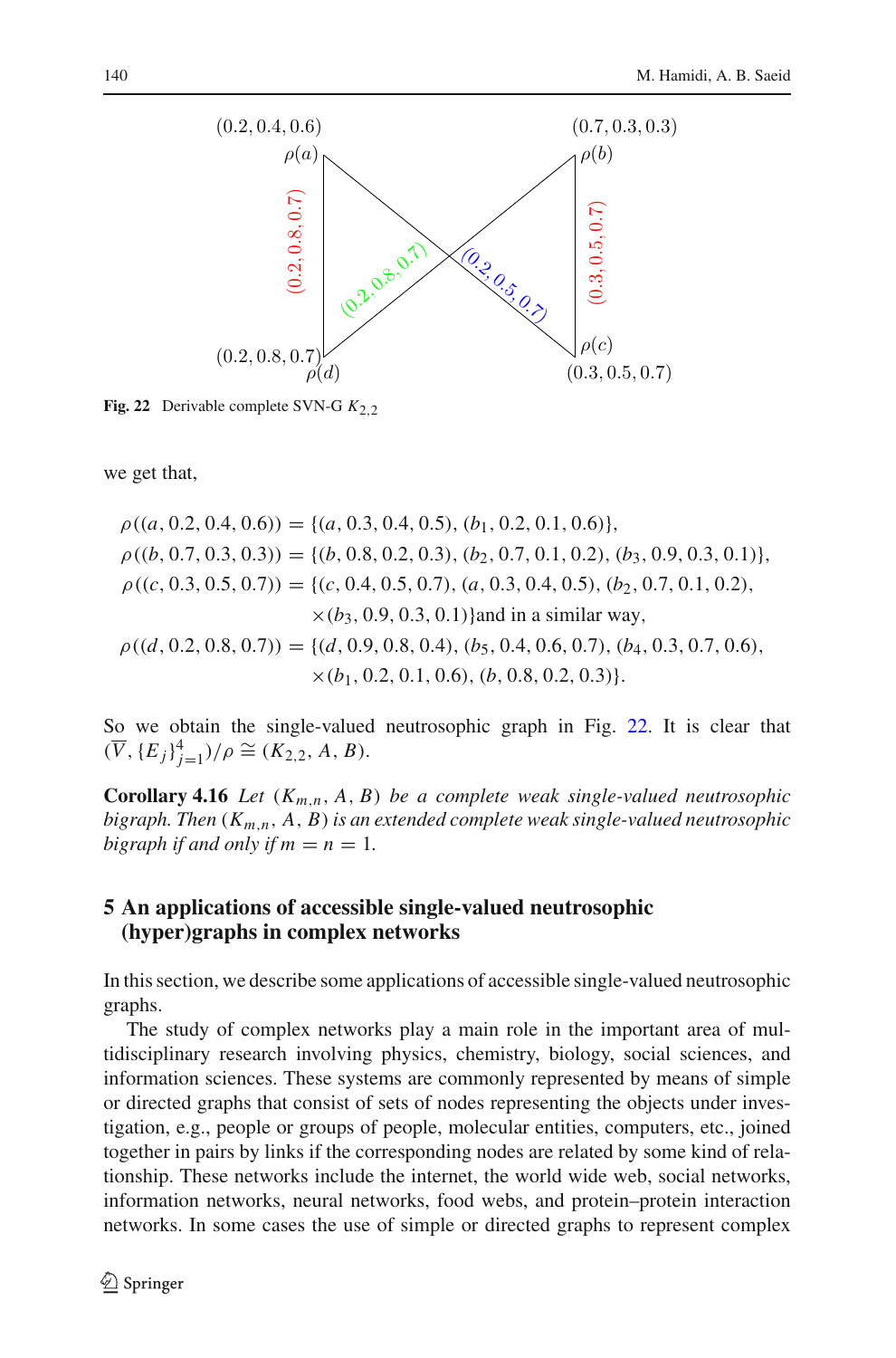networks does not provide a complete description of the real-world systems under investigation. For instance, in a collaboration network represented as a simple graph, we only know whether scientists have collaborated or not, but we can not know whether three or more authors linked together in the network were coauthors of the same paper or not. A possible solution to this problem is to represent the collaboration network as a bipartite graph in which a disjoint set of nodes represents papers and another disjoint set represents authors. However, in this case the homogeneity in the definition of nodes is lost, because we have certain nodes that represent papers and others that represent authors. In the study of connectivity, clustering and other topological properties, this distinction between two classes of nodes with completely different interpretations may lead to artifacts in the data.

A natural way of representing these systems is to use the hypergraphs. In the hypergraphs, hyper-edges can relate groups of more than two nodes. Thus, we can represent the collaboration network as a hypergraph in which nodes represent authors and hyperedges represent the groups of authors that have published papers together. Despite the fact that complex weighted networks have been covered in some detail in the physical literature, there are no reports on the use of hypergraphs to represent complex systems. Consequently, we will formally introduce the hypergraph concept as a generalization for representing complex networks and will call them complex hyper-networks. The hypergraph concept includes, as particular cases, a wide variety of other mathematical structures that are appropriate for the study of complex networks. Since still these representations are unsuccessful to deal with all the competitions of the world, for that purpose SVN-HG are introduced. Now, we discuss applications of SVN-HG to study the competition along with algorithms. The SVN-G have many utilizations in different areas, where by using the especial equivalence relations, we connect SVN-G and SVN-HG. We will first show some examples of complex systems for which hypergraph representation is necessary.

*Example 5.1* In social networks nodes represent people or groups of people, normally called actors, that are connected by pairs according to some pattern of contact or interactions between them. Such patterns can be of friendship, collaboration, business relationships, etc. There are some cases in which hypergraph representations of the social network are indispensable. Let  $X = \{a_1, a_2, a_3, a_4, a_5, a_6, a_7\}$  be a society and  $a_1, a_2, a_3, a_4, a_5, a_6, a_7$  be names of its people. These people create some groups as  $E_1 = \{a_1, a_2, a_3\}, E_2 = \{a_4, a_3\}$  and  $E_1 = \{a_4, a_5, a_6, a_7\}.$  Let, the degree of contribution in the business relationships of  $a_1$  is 10/100, degree of indeterminacy of contribution is 0/100 and degree of false-contribution is 15/100, i.e. the truth-membership, indeterminacy-membership and falsity-membership values of the vertex human is  $(0.1, 0, 0.15)$ . The likeness, indeterminacy and dislikeness of contribution in the business relationships this society is shown in the Table [1.](#page-21-0)

Consider the social complex network  $H = (\{a_1, a_2, a_3, a_4, a_5, a_6, a_7\}, \{E_1, E_2,$ *E*<sub>3</sub>}) in Fig. [23.](#page-21-1) Since

$$
E_{a_1}^m = E_{a_2}^m = \{(a_1, 0.1, 0.05, 0.15), (a_2, 0.2, 0.21, 0.25), (a_3, 0.3, 0.05, 0.35)\},
$$
  
\n
$$
E_{a_3}^m = E_{a_4}^m = \{(a_3, 0.3, 0.05, 0.35), (a_4, 0.4, 0.42, 0.45)\}
$$
 and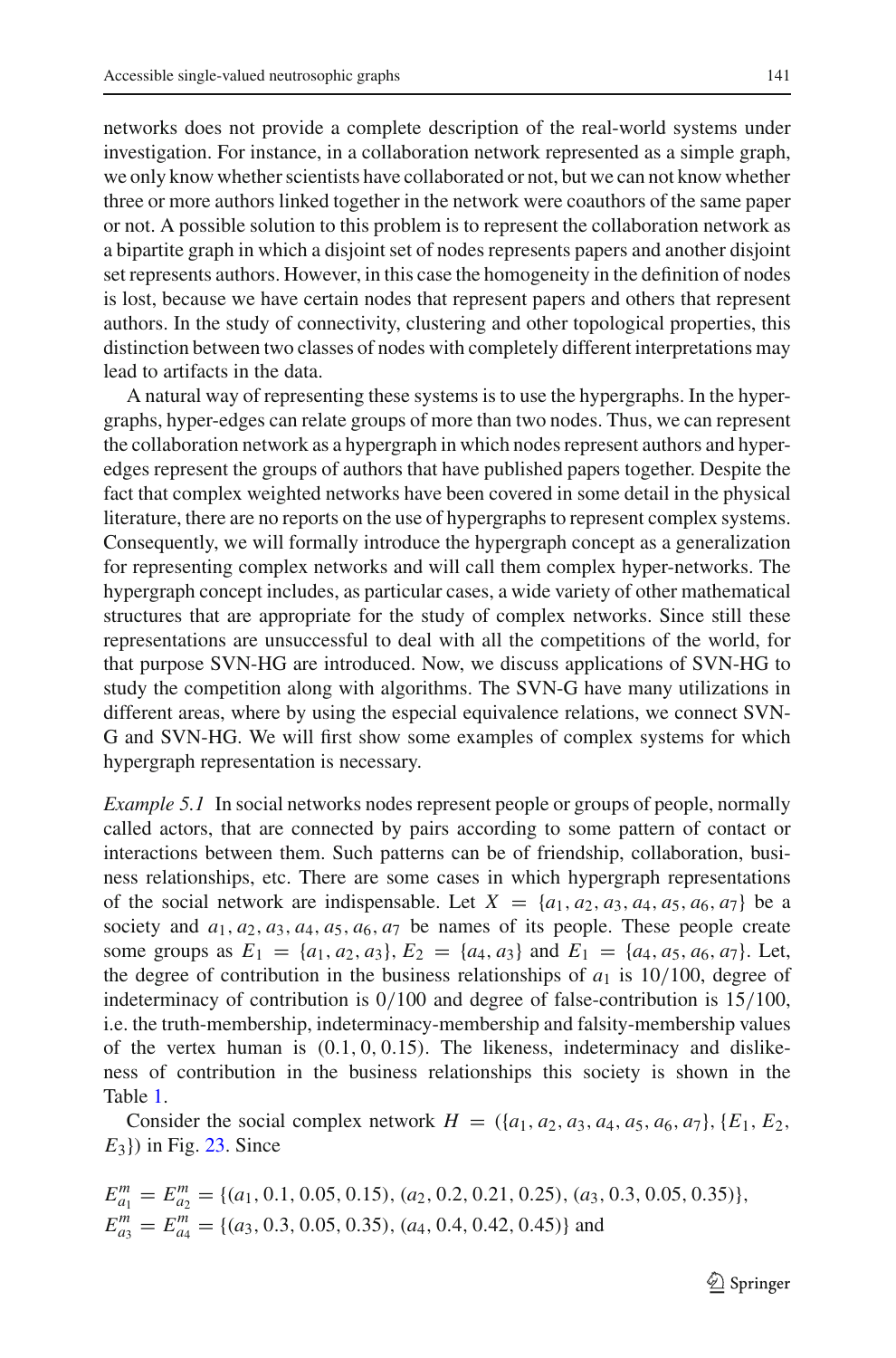| People         | Truth-membership | Indeterminacy-membership | Falsity-membership |  |
|----------------|------------------|--------------------------|--------------------|--|
| $a_1$          | 0.1              | 0.05                     | 0.15               |  |
| a <sub>2</sub> | 0.2              | 0.21                     | 0.25               |  |
| $a_3$          | 0.3              | 0.05                     | 0.35               |  |
| $a_4$          | 0.4              | 0.42                     | 0.45               |  |
| $a_5$          | 0.5              | 0.05                     | 0.55               |  |
| a <sub>6</sub> | 0.6              | 0.62                     | 0.65               |  |
| a <sub>7</sub> | 0.7              | 0.72                     | 0.75               |  |
|                |                  |                          |                    |  |

<span id="page-21-0"></span>**Table 1** Likeness, indeterminacy and dislikness of a social network



#### **Fig. 23** Social complex network

<span id="page-21-1"></span>
$$
(0.1, 0.21, 0.25) \rho(a_1) \qquad (0.1, 0.72, 0.75) \qquad \rho(a_5) (0.5, 0.72, 0.75)
$$
\n
$$
(0.1, 0.72, 0.75) \qquad \rho(a_5) (0.5, 0.72, 0.75)
$$
\n
$$
(0.3, 0.72, 0.75) \qquad (0.3, 0.72, 0.45)
$$

<span id="page-21-2"></span>**Fig. 24** Social network

 $E_{a_5}^m = E_{a_6}^m = E_{a_7}^m = \{(a_4, 0.4, 0.42, 0.45), (a_5, 0.5, 0.05, 0.55), (a_6, 0.6, 0.62, 0.65),$  $\times$ (*a*<sub>7</sub>, 0.7, 0.72, 0.75)},

we get that

$$
\rho((a_1, 0.1, 0.05, 0.15)) = \{(a_1, 0.1, 0.21, 0.35), (a_2, 0.1, 0.21, 0.35)\},
$$
  
\n
$$
\rho(a_3, 0.3, 0.05, 0.35)) = \{(a_3, 0.3, 0.42, 0.45), (a_4, 0.3, 0.42, 0.45)\} \text{ and }
$$
  
\n
$$
\rho((a_5, 0.4, 0.72, 0.75)) = \{(a_5, 0.4, 0.72, 0.75), (a_6, 0.4, 0.72, 0.75), (a_7, 0.4, 0.72, 0.75)\}
$$

So we obtain the single-valued neutrosophic graph in Fig. [24.](#page-21-2) By Fig. [24,](#page-21-2) for society *X*, we have 3 representatives  $\rho(a_1)$ ,  $\rho(a_2)$  and  $\rho(a_3)$  where the likeness, indeterminacy and dislikeness of contribution in the business relationships of group of this society is shown in the Table [2.](#page-22-0)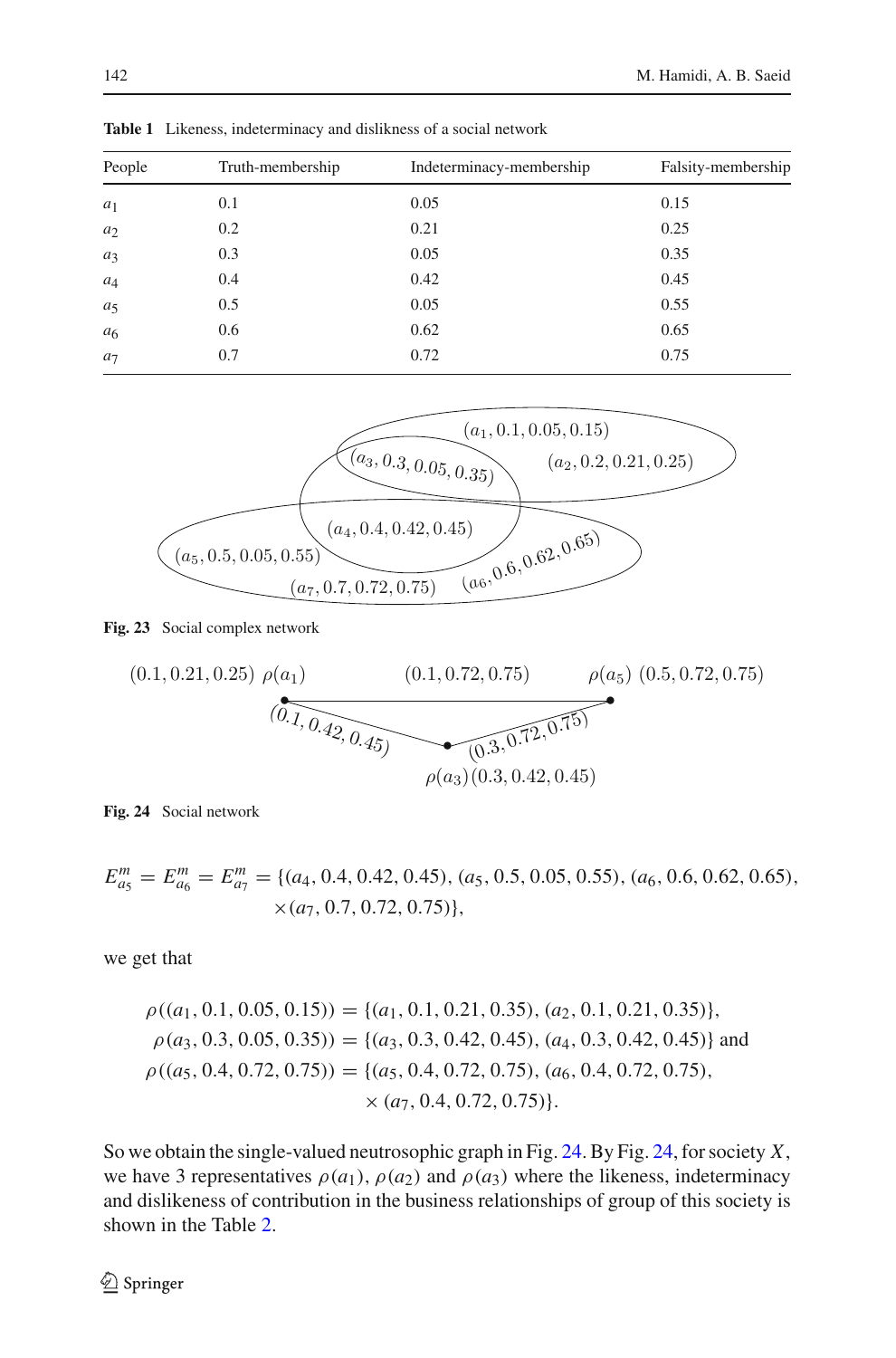| Group representative | Group representative | Truth | Indeterminacy | Falsity |
|----------------------|----------------------|-------|---------------|---------|
| $\rho(a_1)$          | $\rho(a_5)$          | 0.1   | 0.72          | 0.75    |
| $\rho(a_1)$          | $\rho(a_3)$          | 0.1   | 0.42          | 0.45    |
| $\rho(a_3)$          | $\rho(a_5)$          | 0.3   | 0.72          | 0.75    |

<span id="page-22-0"></span>**Table 2** Likeness, indeterminacy and dislikness of SVN-G

<span id="page-22-1"></span>**Table 3** Likeness, indeterminacy and dislikness of social networks

| People           | Truth-membership | Indeterminacy-membership | Falsity-membership |  |
|------------------|------------------|--------------------------|--------------------|--|
| $\boldsymbol{a}$ | 0.6              | 0.5                      | 0.4                |  |
| $a^{\prime}$     | 0.1              | 0.2                      | 0.3                |  |
| $\boldsymbol{b}$ | 0.2              | 0.3                      | 0.4                |  |
| b'               | 0.3              | 0.2                      | 0.1                |  |
| $\boldsymbol{c}$ | 0.8              | 0.9                      | 0.05               |  |
| $\boldsymbol{d}$ | 0.9              | 0.8                      | 0.7                |  |
| d'               | 0.5              | 0.6                      | 0.7                |  |
| $\boldsymbol{e}$ | 0.4              | 0.5                      | 0.6                |  |
| $\boldsymbol{f}$ | 0.7              | 0.8                      | 0.9                |  |
| g                | 0.99             | 0.05                     | 0.9                |  |

*Example 5.2* Trophic relations in ecological systems are normally represented through the use of food webs, which are oriented graphs (digraphs) whose nodes represent species and links represent trophic relations between species. Another way of representing food webs is by means of competition graphs, which have the same set of nodes as the food web but in which two nodes are connected if, and only if, the corresponding species compete for the same prey in the food web. In the competition graph we can only know if two linked species have some common prey, but we can not know the composition of the whole group of species that compete for common prey. In order to solve this problem a competition hypergraph has been proposed in which nodes represent species in the food web and hyper-edges represent groups of species that compete for common prey. It has been shown that in many cases competition hyper-networks yield a more detailed description of the predation relations among the species in the food web than competition graphs. Let  $X = \{a, a', b, b', c, d, d', e, f, g\}$  be a ecological system and *a*, *a'*, *b*, *b'*, *c*, *d*, *d'*, *e*, *f*, *g* be species. These species create some groups species as  $E_1 = \{a, a'\}, E_2 = \{a, b', b\}, E_3 = \{b, c, d', d\}$  and  $E_4 = \{d, g, f, e, a'\}.$ Let, the degree of contribution in the business relationships of *a* is 60/100, degree of indeterminacy of contribution is 50/100 and degree of false-contribution is 40/100, i.e. the truth-membership, indeterminacy-membership and falsity-membership values of the vertex human is (0.6, 0.5, 0.4). The likeness, indeterminacy and dislikeness of contribution in the business relationships this society is shown in the Table [3.](#page-22-1)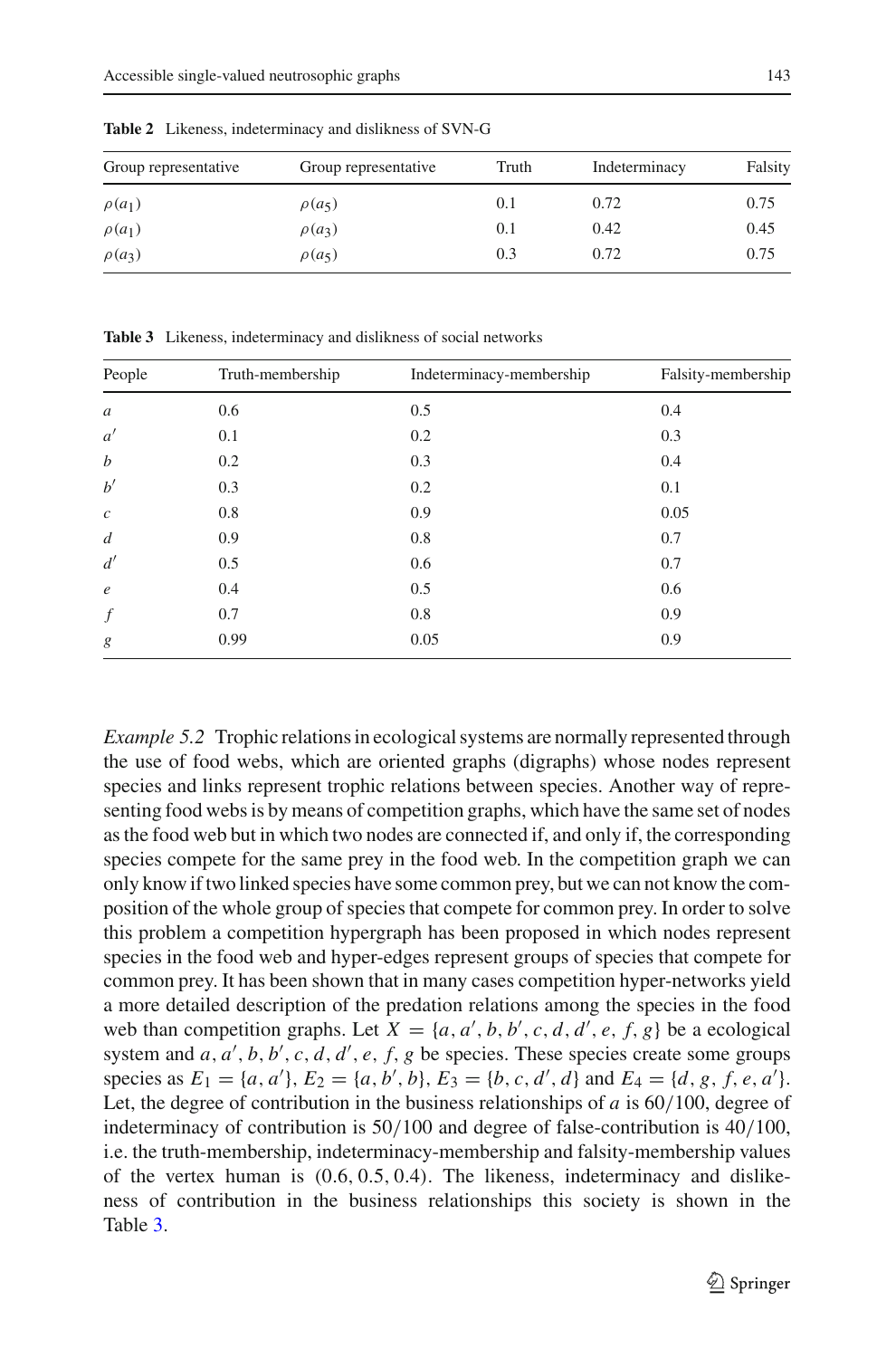

<span id="page-23-0"></span>**Fig. 25** Food competition hyper-network

Consider the food competition hyper-network is illustrated in Fig. [25.](#page-23-0) Since

$$
E_a^m = E_{a'}^m = \{(a, 0.6, 0.5, 0.4), (a', 0.1, 0.2, 0.3)\},
$$
  
\n
$$
E_b^m = E_{b'}^m = \{(a, 0.6, 0.5, 0.4), (b, 0.2, 0.3, 0.4), (b', 0.3, 0.2, 0.1)\}\
$$
and  
\n
$$
E_c^m = E_d^m = E_{d'}^m = \{(b, 0.2, 0.3, 0.4), (c, 0.8, 0.9, 0.05), (d, 0.9, 0.8, 0.7),
$$
  
\n
$$
\times (d', 0.5, 0.6, 0.7)\},
$$
and  
\n
$$
E_e^m = E_f^m = E_g^m = \{(d, 0.9, 0.8, 0.7), (e, 0.4, 0.5, 0.6), (f, 0.7, 0.8, 0.9),
$$
  
\n
$$
\times (g, 0.99, 0.05, 0.9), (a', 0.1, 0.2, 0.3)\},
$$

we get that

$$
\rho((a, 0.1, 0.5, 0.4)) = \{(a, 0.1, 0.5, 0.4), (a', 0.1, 0.5, 0.4)\},
$$
  
\n
$$
\rho(b, 0.2, 0.3, 0.4)) = \{(b, 0.2, 0.3, 0.4), (b', 0.2, 0.3, 0.4)\}
$$
  
\n
$$
\rho((c, 0.5, 0.9, 0.7)) = \{(c, 0.5, 0.9, 0.7), (d, 0.5, 0.9, 0.7), (d', 0.5, 0.9, 0.7)\}
$$
 and  
\n
$$
\rho((e, 0.4, 0.8, 0.9)) = \{(e, 0.4, 0.8, 0.9), (f, 0.4, 0.8, 0.9), (g, 0.4, 0.8, 0.9)\}.
$$

So we obtain the single-valued neutrosophic graph in Fig. [26.](#page-24-0) By Fig. [26,](#page-24-0) for society *X*, we have 4 representatives  $\rho(a)$ ,  $\rho(b)$ ,  $\rho(c)$  and  $\rho(e)$  where the likeness, indeterminacy and dislikeness of trophic relations between species of group of this society is shown in the Table [4.](#page-24-1)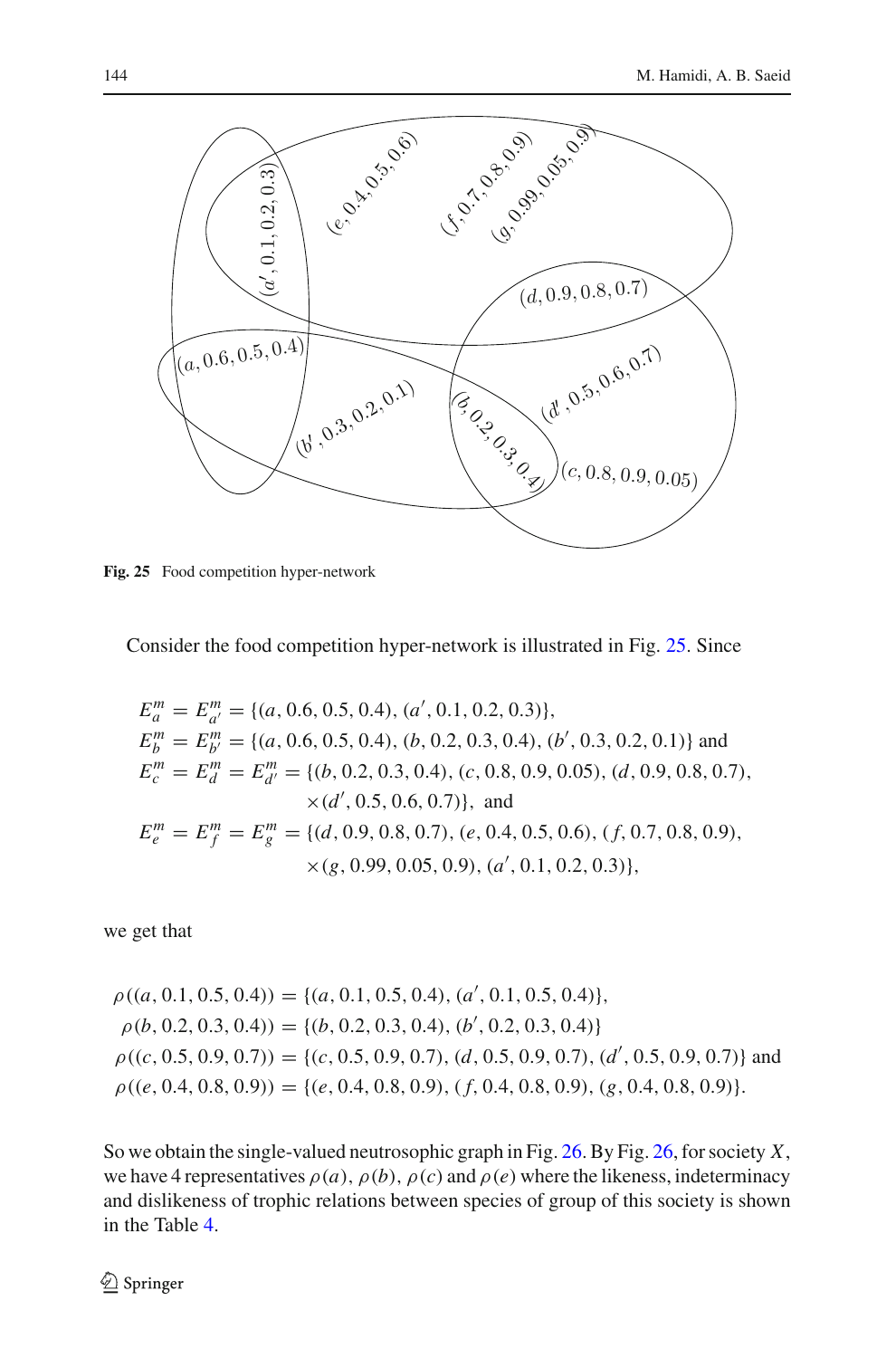

<span id="page-24-0"></span>**Fig. 26** Food web

<span id="page-24-1"></span>

| Group representative | Group representative | Truth | Indeterminacy | Falsity |
|----------------------|----------------------|-------|---------------|---------|
| $\rho(a)$            | $\rho(b)$            | 0.1   | 0.5           | 0.4     |
| $\rho(a)$            | $\rho(c)$            | 0.1   | 0.9           | 0.7     |
| $\rho(b)$            | $\rho(e)$            | 0.2   | 0.8           | 0.9     |
| $\rho(c)$            | $\rho(e)$            | 0.4   | 0.9           | 0.9     |

**Table 4** Likeness, indeterminacy and dislikness of SVN-G

### **6 Conclusion**

The current paper has considered the notion of single-valued neutrosophic hypergraph, single-valued neutrosophic graph and by introducing weak single-valued neutrosophic graph, we have established a relation between them. Also:

- (i) Any weak single-valued neutrosophic graph is a derived single-valued neutrosophic graph.
- (ii) Every linear weak single-valued neutrosophic tree  $(T_m^l, A, B)$  is an extendable linear single-valued neutrosophic tree.
- (iii) All complete weak single-valued neutrosophic graphs  $(K_n, A, B)$  are extended complete single-valued neutrosophic graphs.
- (iv) Any complete weak single-valued neutrosophic bigraph  $(K_{m,n}, A, B)$  is an extendable complete single-valued neutrosophic bigraph.
- (v) The concept of intuitionistic neutrosophic sets provides an additional possibility to represent imprecise, uncertainty, inconsistent and incomplete information which exists in real situations. In this research paper, we have described the concept of single-valued neutrosophic graphs. We have also presented applications of single-valued neutrosophic hypergraphs and single-valued neutrosophic graphs in food webs and social networks.

We hope that these results are helpful for further studies in graph theory. In our future studies, we hope to obtain more results regarding graphs, hypergraphs and their applications.